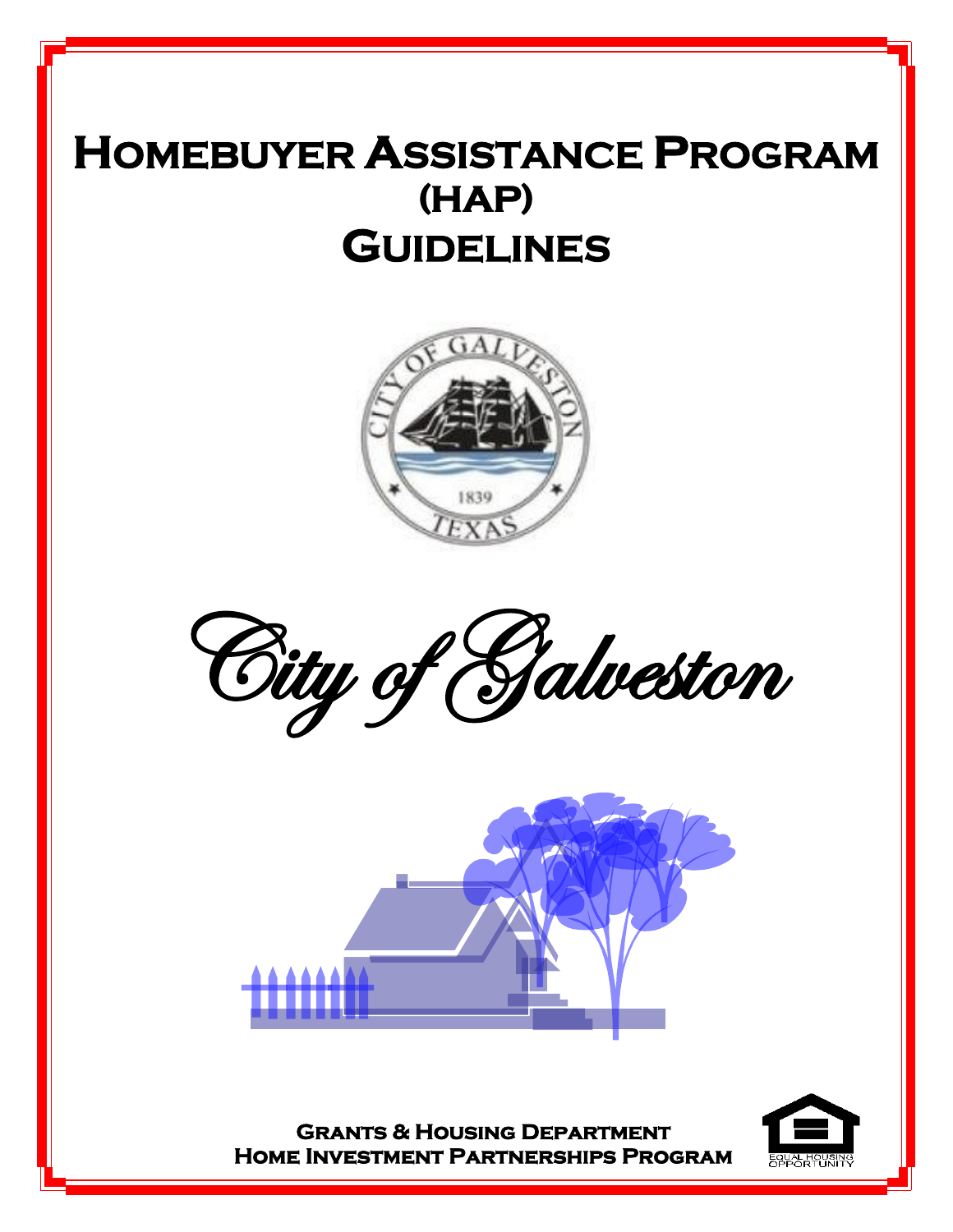#### **Correspondence:**

City of Galveston Grants & Housing Department Homebuyer Assistance Program P.O. Box 779 Galveston, Texas 77553

Office: (409) 797-3820

Fax: (409) 291-4553

E-mail: **[Grants@GalvestonTX.Gov](mailto:ALaw@GalvestonTX.Gov)**

### **OFFICE LOCATION:**

2508 Ball Avenue

Alice T. Law **DIRECTOR** Tel: (409) 797-3820

E-mail: **[ALaw@GalvestonTX.Gov](mailto:ALaw@GalvestonTX.Gov)**

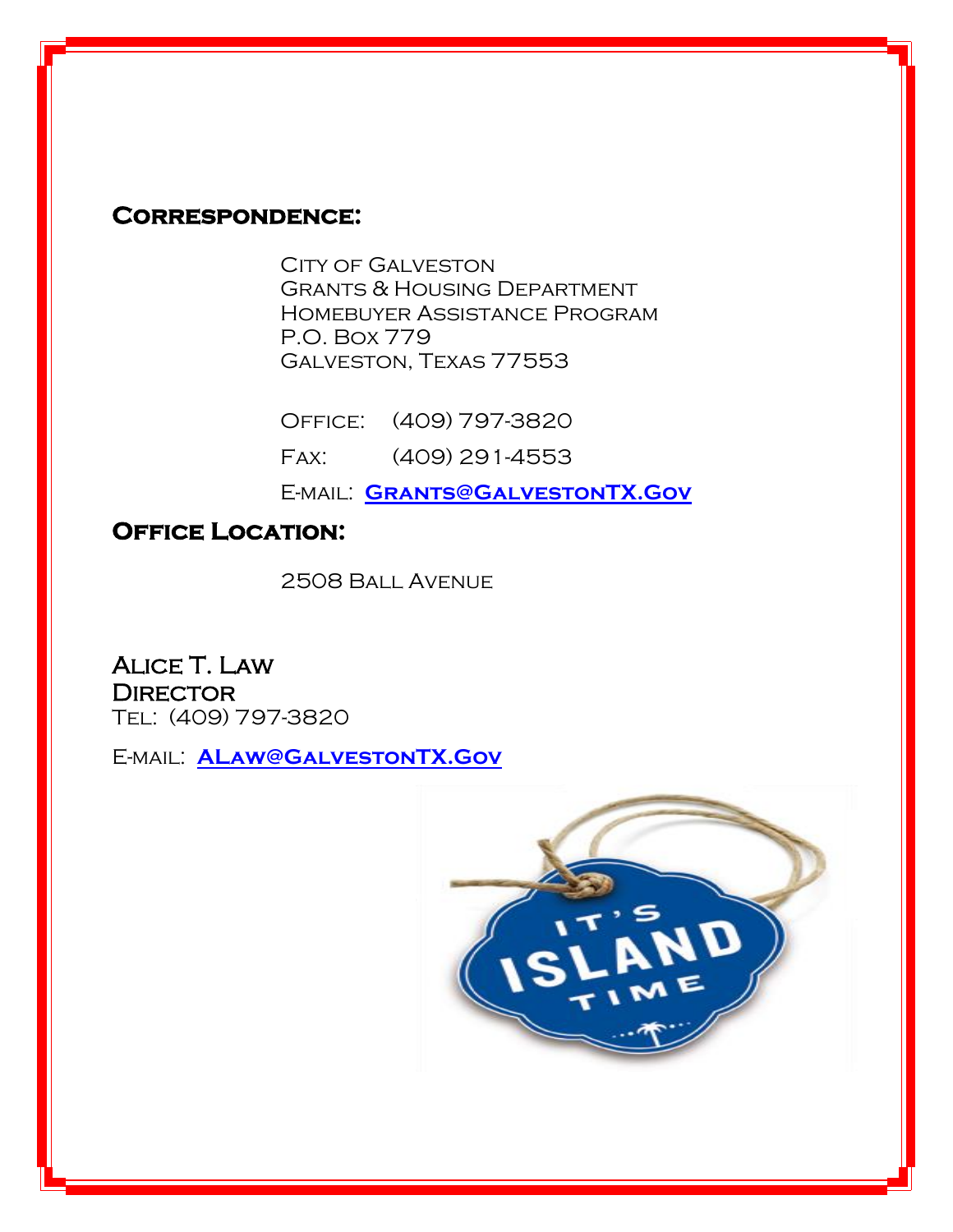### **Table of Contents** Pg.

|                                                                  | 1  |
|------------------------------------------------------------------|----|
|                                                                  | 2  |
|                                                                  | 3  |
|                                                                  | 4  |
|                                                                  | 4  |
|                                                                  | 5  |
|                                                                  | 6  |
|                                                                  | 7  |
|                                                                  | 7  |
| Minimum Property Standards, Home Inspections, Re-inspections and | 9  |
|                                                                  | 10 |
|                                                                  | 10 |
|                                                                  | 11 |
|                                                                  | 12 |
|                                                                  | 12 |
|                                                                  | 13 |
|                                                                  | 14 |
|                                                                  | 16 |
| Choose a Knowledgeable Real Estate Professional                  | 16 |
|                                                                  | 16 |
|                                                                  | 17 |
|                                                                  | 17 |
|                                                                  | 19 |
|                                                                  | 19 |
| Definition of Gross Annual Income and Net Family Assets          | 20 |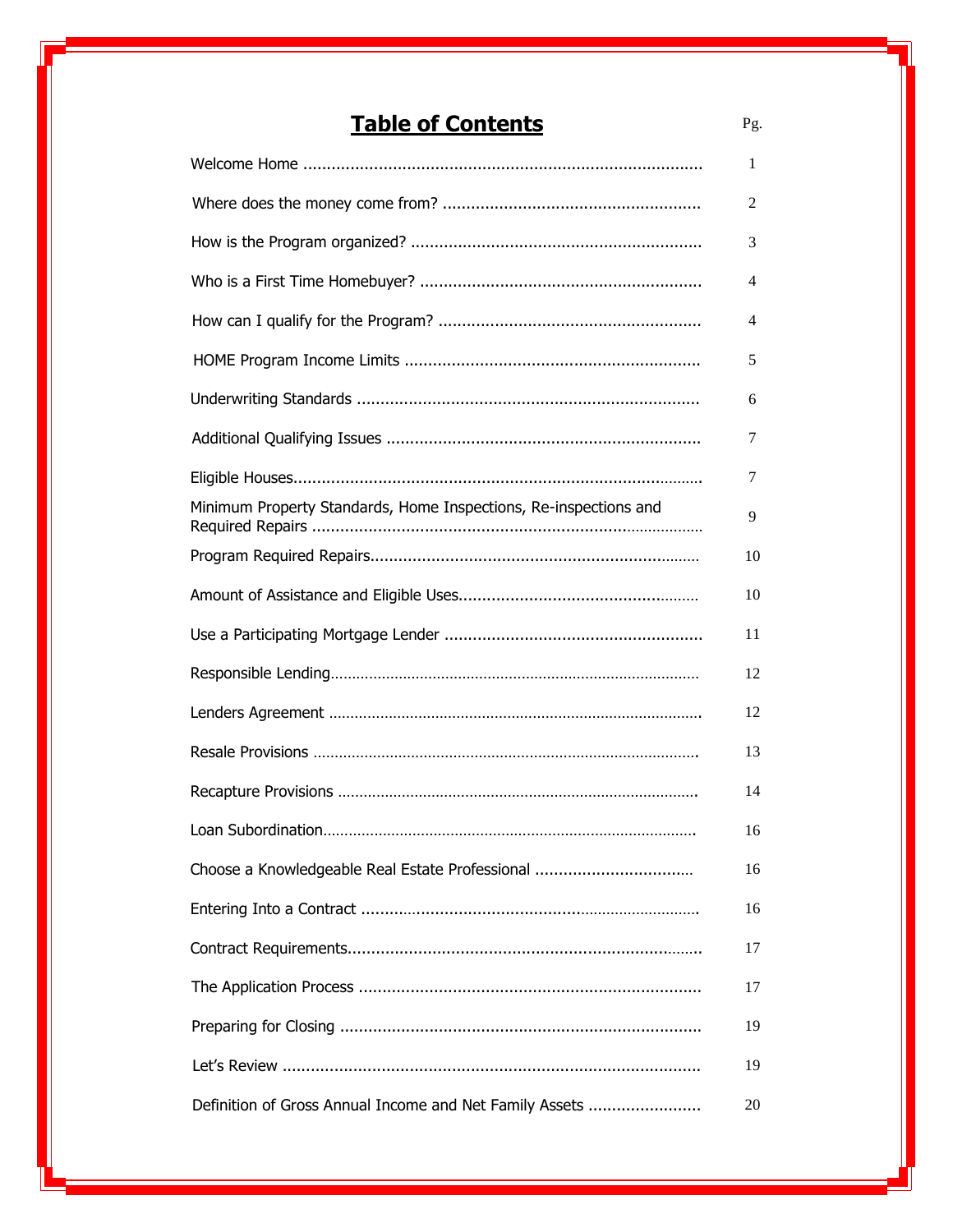### **WELCOME HOME!!**

The City of Galveston has developed a housing tool that will enable low to moderate-income individuals or families to own their own home. Through the use of Home Investment Partnerships (HOME) Program funds, provided by the U.S. Department of Housing and Urban Development (HUD), the City of Galveston has established the Homebuyer Assistance Program (HAP).

The program provides down payments and closing costs assistance to first time homebuyers purchasing a home within the corporate city limits of Galveston. The assistance is secured as a forgivable second mortgage loan at zero (0%) percent interest.

HAP is available to assist individuals, families and households earning 80% or less of the Area Median Income (AMI), for the Galveston area, to purchase their first home. Income of the homebuyers is calculated as the gross annual current and anticipated income to be received by all persons who will occupy the home as their primary residence.

Homebuyers must be able to qualify for a mortgage loan with a mortgage lender and contribute a minimum of \$500.00 toward the purchase of the house. The homebuyers must occupy the assisted home as their primary residence for the duration of the affordability period as well as participate in the HAP Annual

Verification of Residency confirmation, which is conducted every year throughout the month of June. Homebuyers are also required to attend an eight-hour homebuyer education class.

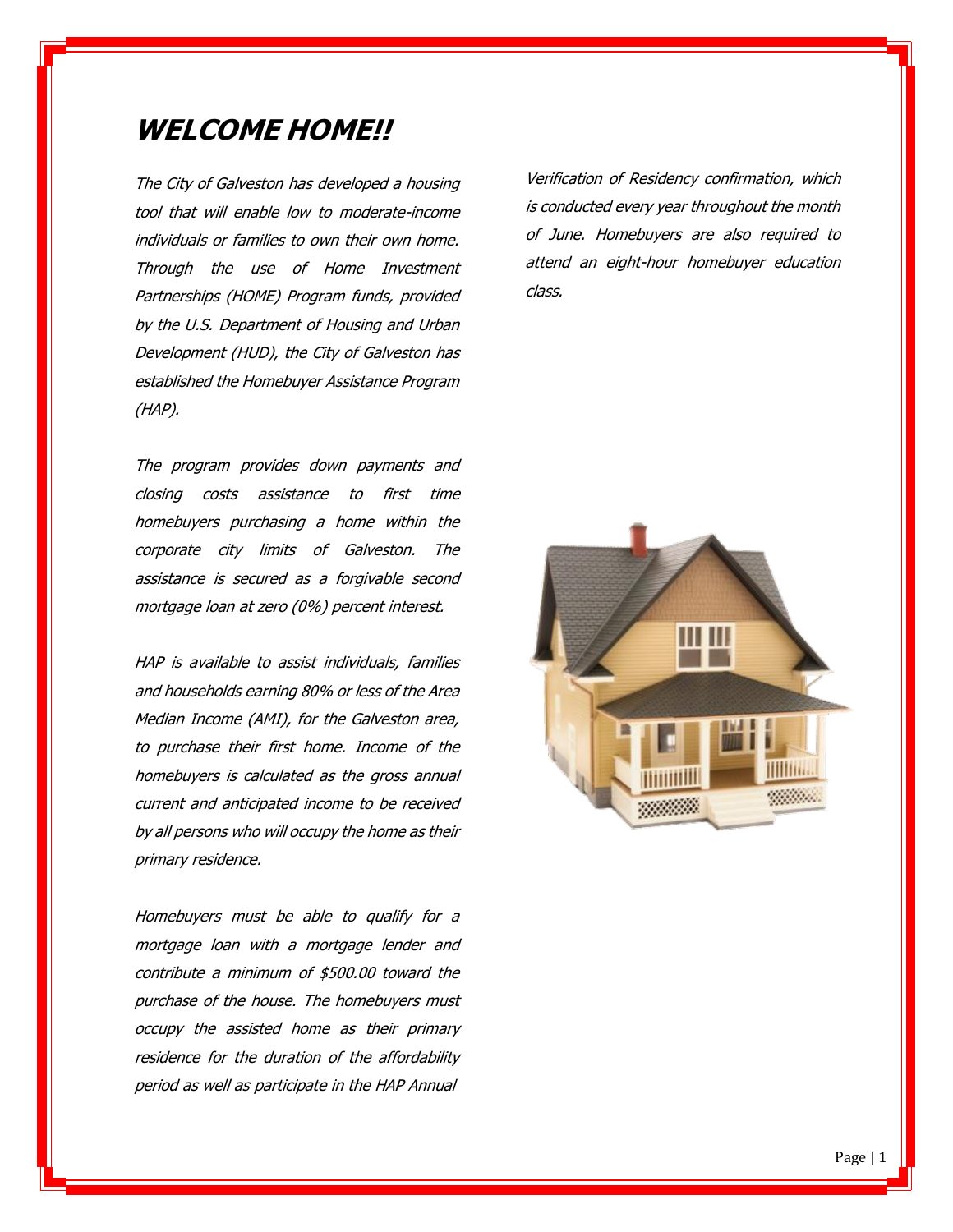### **WHERE DOES THE FUNDING COME FROM?**

Annually, Congress appropriates funds to be administered by HUD, for a variety of established programs that provide annual grants on a formula basis to entitled cities, urban counties and states for development of viable urban communities by providing decent housing and a suitable living environment, and by expanding economic opportunities, principally for low- and moderate-income persons.

#### The economic expansion of the 1990s obscured certain trends

and statistics that point to an increased, not decreased, need for affordable housing. HUD's definition of affordability is for a household to pay no more than 31% of its annual income on housing. Families who pay more than 31% of their income for housing are considered cost burdened and may have difficulty affording necessities such as food, clothing, transportation and medical care. At the tail end of the nation's longest economic expansion, 12 million renter and homeowner households paid more than 50 percent of their annual incomes for housing costs.

The expansion of the supply of affordable housing for low-income families is at the very core of HUD's mission. HUD's Office of Affordable Housing Programs (OHAP) bring federal resources directly to the state and local

level for use in the development of affordable housing units, or to assist income-eligible households in purchasing, rehabilitating, or renting safe and decent housing. The HOME Program helps to expand the supply of decent, affordable housing for low and very low-

> income families by providing grants to States and local governments called participating jurisdictions (PJs).

Since 1996, the City of Galveston has received federal funding from HUD through the Home Investment Partnerships Act-HOME Program, as a participating jurisdiction. The

Grants & Housing Department has a great deal of flexibility in designing the local HOME program activities and is responsible for using the HOME grant to fund housing programs meet local needs and priorities, within the guidelines established by the HOME program statute and final rule (24 CFR Part 92). A need was identified to assist homebuyers with down payment and closing cost assistance, thus the creation of the City of Galveston Homebuyer Assistance Program (HAP).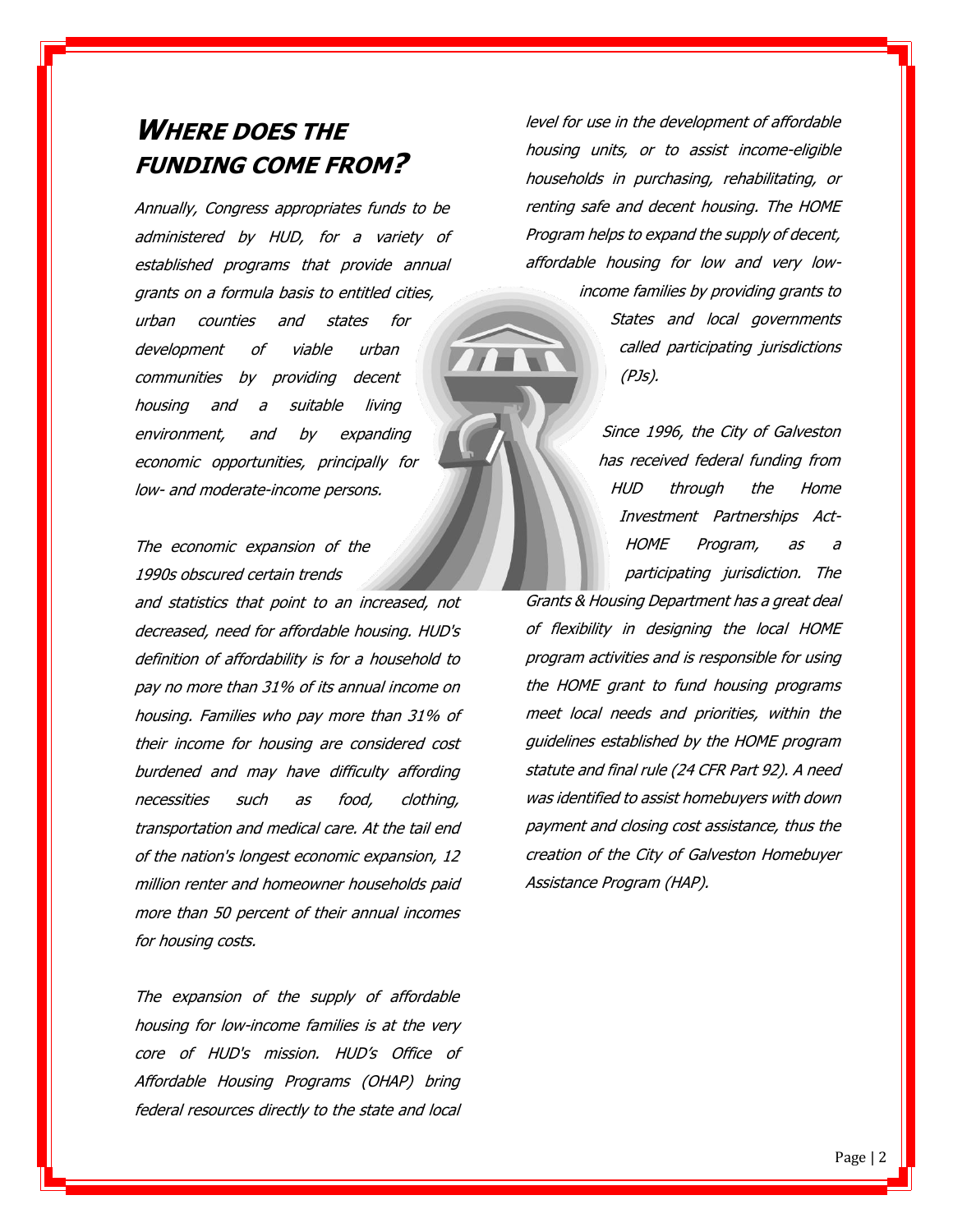### **HOW IS THE PROGRAM**

### **ORGANIZED?**

HAP provides eligible home buyers with down payment and closing cost assistance through the form of a forgivable second mortgage loan at zero percent (0%) interest. The buyer repays the assistance by occupying the house, as their primary residence, for a minimum of five years based on the total amount of HOME funds the buyer uses.

HAP funds are allocated to eligible buyers, on a first-come first-serve basis, through a formal application process. An application packet, which consists of several documents, is submitted to the Grants & Housing Department for consideration and eligibility determination for HAP participation.

Once eligibility has been determined, funds will be set-aside for the home buyer(s). Buyers must work with a Real Estate Agent and a financial institution/mortgage lender to obtain a mortgage. The buyers have 180 days to purchase a home; otherwise, the funds will be returned to the HAP fund pool for further distribution to eligible buyers.

Buyers are required to purchase a home within the city limits of Galveston and all houses must meet specific housing guidelines. Once a house is selected by the buyer(s), a Grants & Housing Staff Member will inspect the property to ensure it meets the Minimum Property Standards. The seller must repair all items noted on the inspector's report. HAP funds may not be used for making repairs to the house.

After all repairs have been completed and the loan closing is scheduled, a representative from the Grants & Housing Department will attend the closing and bring the check providing the HAP assistance. Homebuyers will also sign a Deed of Trust and Promissory Note, executing the start of the required residency period known as the affordability period.

*The City of Galveston Wishes You the Best in your Home Buying Endeavor!!!!*

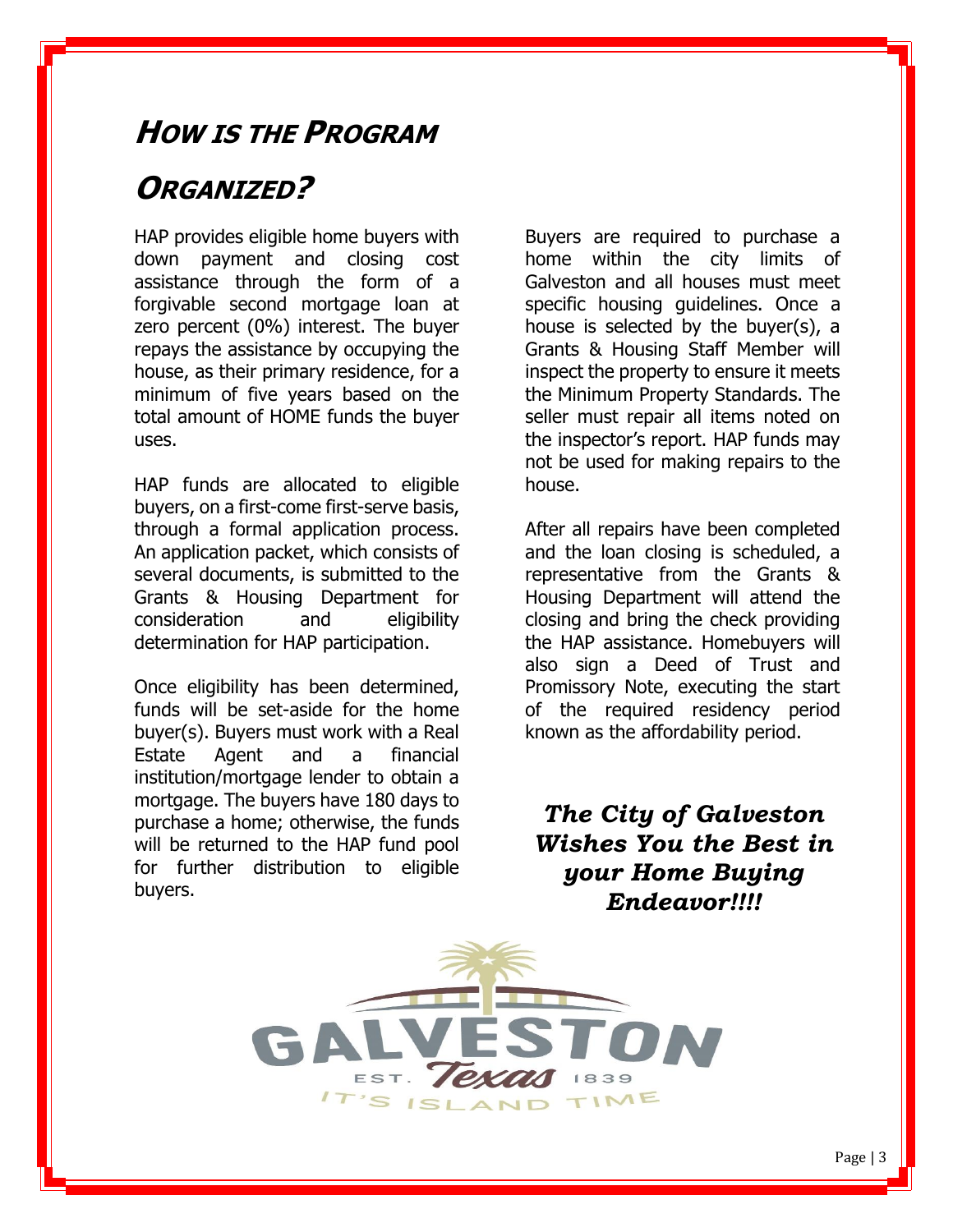### **WHO IS A FIRST TIME HOMEBUYER?**

administered by the U.S. Department of Housing and Urban Development (HUD) and is based on two primary factors; the "total" number of household members, and the gross annual income expected to

A First Time Homebuyer is an individual, family or household who is looking to buy their first home within the corporate city limits of Galveston.

Requirements for this program are:

- 1) The buyer(s) must be a Legal Resident/Citizen of the United States.<sup>1</sup>
- 2) The buyer(s) must meet credit eligibility requirements and be able to qualify for a Mortgage Loan through a mortgage lender (Sub-prime lenders are subject to additional verification and documentation).
- 3) The buyer(s) cannot have owned a home or property in the past three (3) years.
- 4) The buyer(s) are obligated to occupy the home purchased, as a primary residence, for a period of five (5) years.

## **HOW CAN I QUALIFY FOR THE PROGRAM?**

Qualifying for assistance through the HOME Program is governed by regulations

l



be received by those members for the upcoming twelve months.

1) A household member is considered to be one who will reside/live in the house as their primary residence.<sup>2</sup>

**The following household members and income received from them IS NOT to be considered in determining Program Eligibility:**

- **foster children**
- live-in aids and children of **live-in aids**
- **unborn children**
- children being pursued for **legal custody or adoption, which are not currently residing at home 3**

*expiration of the period of stay authorized by the United States Attorney General or who otherwise violates the terms and conditions of admission, parole or authorization to stay in the United States.*

*<sup>3</sup> A child that is subject to a shared-custody agreement in which the child resides with households at least 50 percent of the time can be counted as a household member.*

<sup>1</sup> *ALL members of the household are required to be those who are lawfully present in the United States. An "alien not lawfully present in the United States'' means an alien who is not ``lawfully present'' as defined in 8 CFR 103.12 and includes: (1) An alien present in the United States who has not been admitted or paroled into the United States pursuant to the Immigration and Nationality Act and whose stay in the United States has not been authorized by the United States Attorney General, and (2) An alien who is present in the United States after the* 

<sup>2</sup> *Primary Residence is defined as "residency exceeding 21 calendar days from the date of arrival".*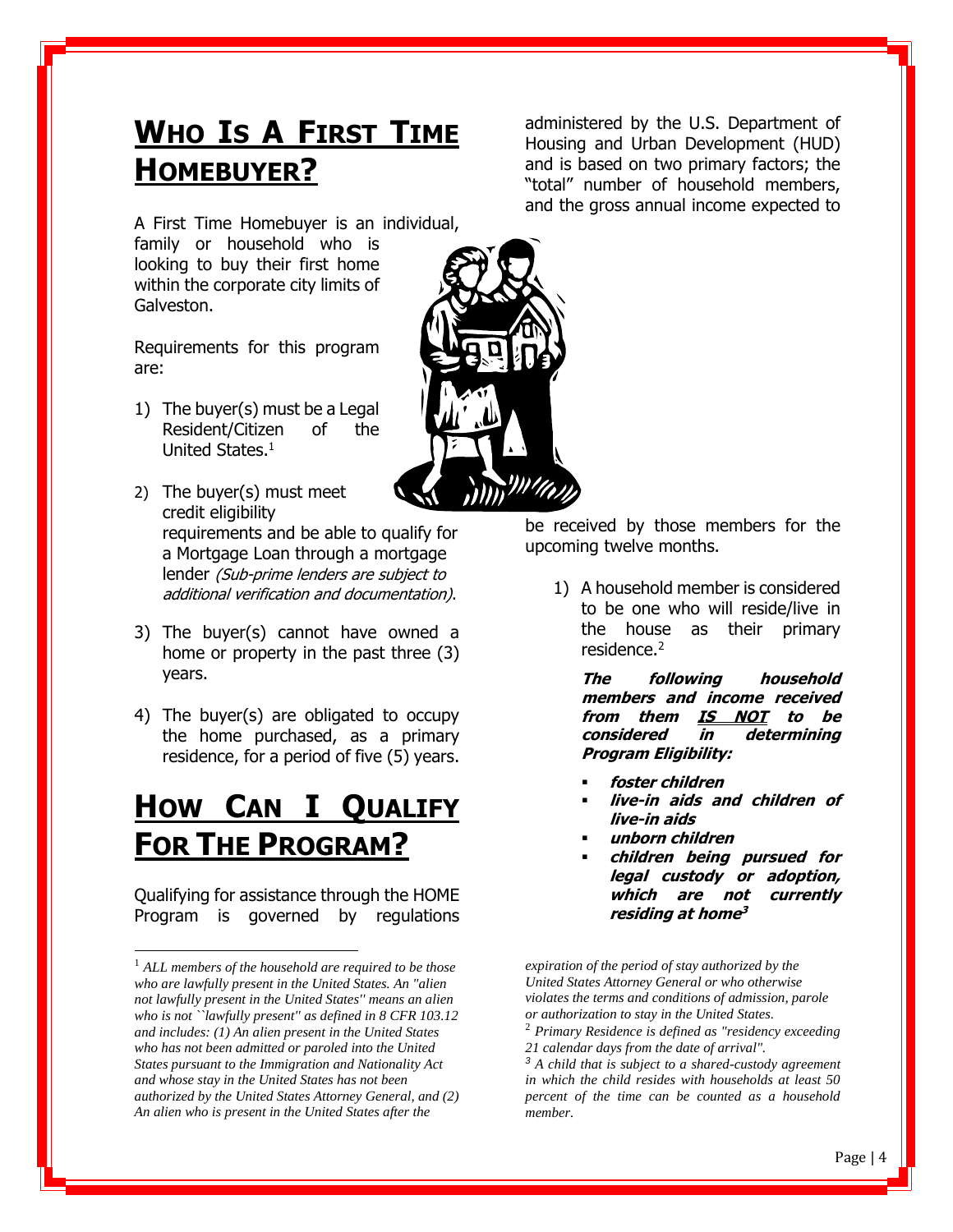2) The buyer's gross annual income for the next 12 months cannot exceed 80% of the Area Median Income as determined by the U.S. Department of Housing and Urban Development (HUD).

Gross Annual Income to the household is determined by current and anticipated income from all household members, subject to 24 CFR 5.609 definition of Gross Household Income as adjusted, according to the number of household members as shown on the HOME Income Limit Chart for all persons who will use the home as their primary residence.

- **ALL** income to the household, current and anticipated, from the persons who will occupy the home as their primary residence, and as defined by 24 CFR 5.609 unless specifically excluded, will be considered to determine the applicant(s) eligibility to participate in HAP.
- ALL income received on a regular **basis must be disclosed and verified whether or not it is to be considered**

**as a basis for repayment of the primary loan.**

- Any real property owned by **participant(s) will be included in the income calculations based upon its income potential.**
	- **Co-borrowers/Co-mortgagors will not be permitted.**

To determine gross annual income for the household for HAP eligibility, the definition includes:

- Wages (Bonuses and Commissions)
- Salaries (including Overtime Pay)
- **Tips**
- Child Support\*
- Taxable Interest
- Dividends
- **IRA Distributions**
- **Pensions**
- Annuities
- SSI and Social Security, Disability
- Unemployment Compensation
- Other income received on a regular basis

**\***Child Support will be counted at the value that is Court Ordered regardless of receipt of payment.

#### **HOME Program Income Limits**

GALVESTON, COUNTY – 167 MSA = Galveston-Texas City, TEXAS

| <b>AREA</b>                                    | HOUSEHOLD SIZE / # PERSONS IN HOUSEHOLD |          |          |          |          |          |          |          |  |
|------------------------------------------------|-----------------------------------------|----------|----------|----------|----------|----------|----------|----------|--|
| <b>MEDIAN</b><br><b>INCOME</b><br><b>LEVEL</b> |                                         | 2        | 3        | 4        | 5        | 6        |          | 8        |  |
| 30%<br>AMI                                     | \$16,650                                | \$19,000 | \$21,400 | \$23,750 | \$25,650 | \$27,550 | \$29,450 | \$31,350 |  |
| <b>50%</b><br>AMI                              | \$27,750                                | \$31,700 | \$35,650 | \$39,600 | \$42,800 | \$45,950 | \$49,150 | \$52,300 |  |
| 80%<br>AMI                                     | \$44,350                                | \$50,700 | \$57,050 | \$63,350 | \$68,450 | \$73,500 | \$78,600 | \$83,650 |  |

**Effective June 1, 2021**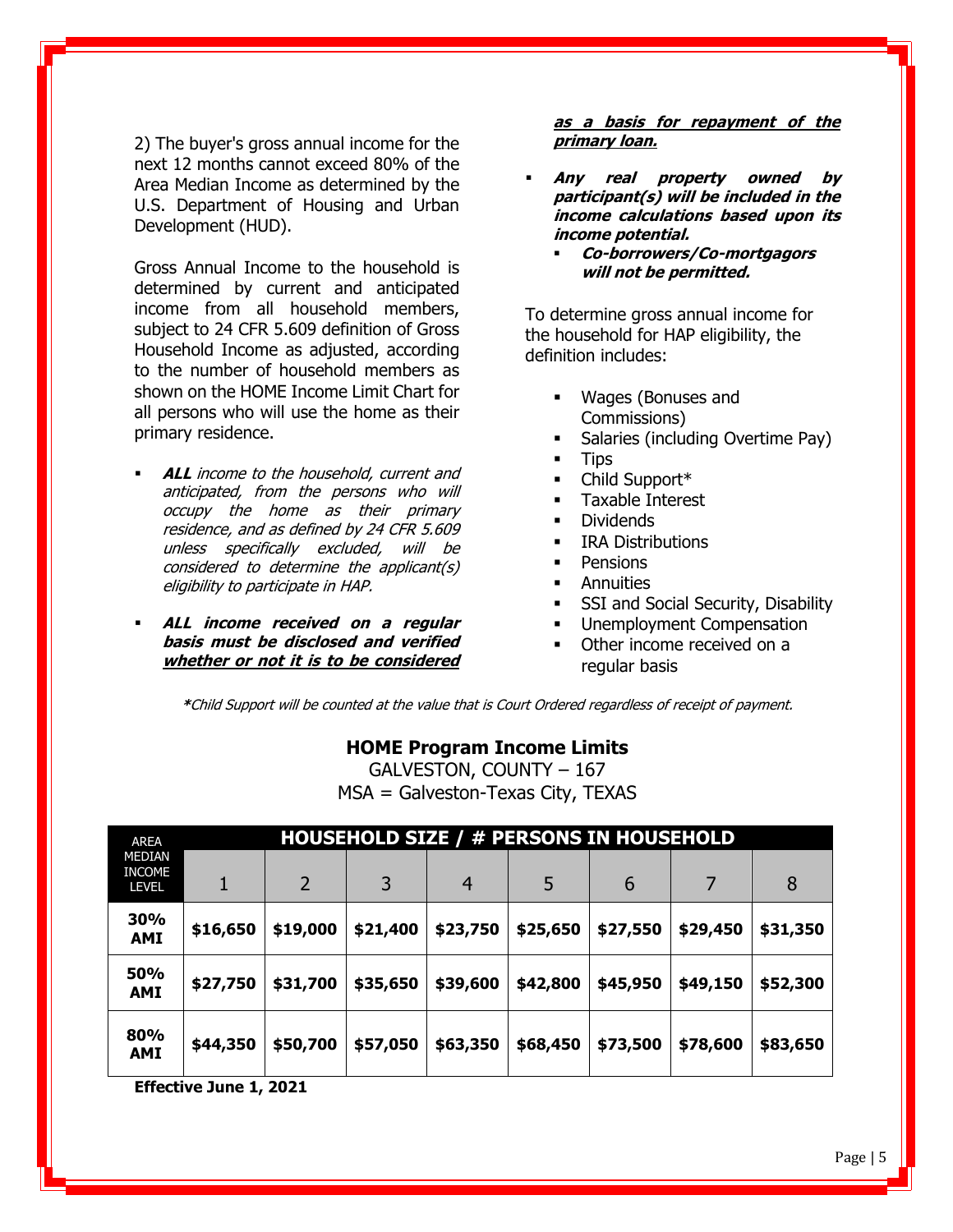### **UNDERWRITING STANDARDS**

It is the City's intent to ensure that the prospective homebuyer is not in an untenable situation due to the financial assistance received through the HAP Program and that the home is affordable.

Affordability will be determined as follows:

The City will calculate and provide the homebuyer with the affordable amount of monthly payment including principal and interest of a mortgage loan, property taxes, homeowner's insurance, and mortgage insurance. The affordability is calculated as follows:

Maximum Monthly Payment  $=$  Gross Monthly Income X 31% (HUD's Recommended Affordability Amount)

**Front-End Ratio:** A ratio that indicates what portion of an income is used to make mortgage payments. It is calculated as an individual's monthly housing expenses divided by his or her monthly gross income and is expressed as a percentage which should not exceed 31%, as recommended by the U.S. Department of Housing and Urban Development (HUD). Monthly gross income is simply annual income divided by 12 (months). Lenders use the front-end ratio in conjunction with the back-end ratio to approve mortgages.

 $Front$ -End Ratio  $=$ 

Monthly Housing Expense Monthly Income

**Back-End Ratio:** A ratio that indicates what portion of a person's monthly income goes towards paying debts. Total monthly debt includes expenses such as mortgage payments (made up of PITI), credit-card payments, child support and other loan payments. This ratio should not exceed 43% as recommended by the Federal Housing Administration (FHA). Lenders use this ratio in conjunction with the front-end ratio to approve mortgages.

 $Back-End Ratio =$ Total Monthly Debt Expenses X 100 Gross Monthly Income

Lender will provide the applicant and the City with the mortgage approval amount. The specified monthly payment on the Good Faith Estimate should not exceed the Maximum Monthly Payment, this amount includes Principal, Interest, Taxes, and Insurance (PITI). In all cases, the ratio should not exceed 31/43.

**Applicant household's assets may not exceed \$15,000.00**. Any amount over \$5,000.00 will be used towards the purchase and subtracted from the City's contribution (will be reviewed on a case by case basis). This includes gifts; liquidation of 401k's and funds from the sale of personal property. Retirement funds are not included.

Applicant may not receive any gift funds towards the downpayment of a home in conjunction with the City's assistance.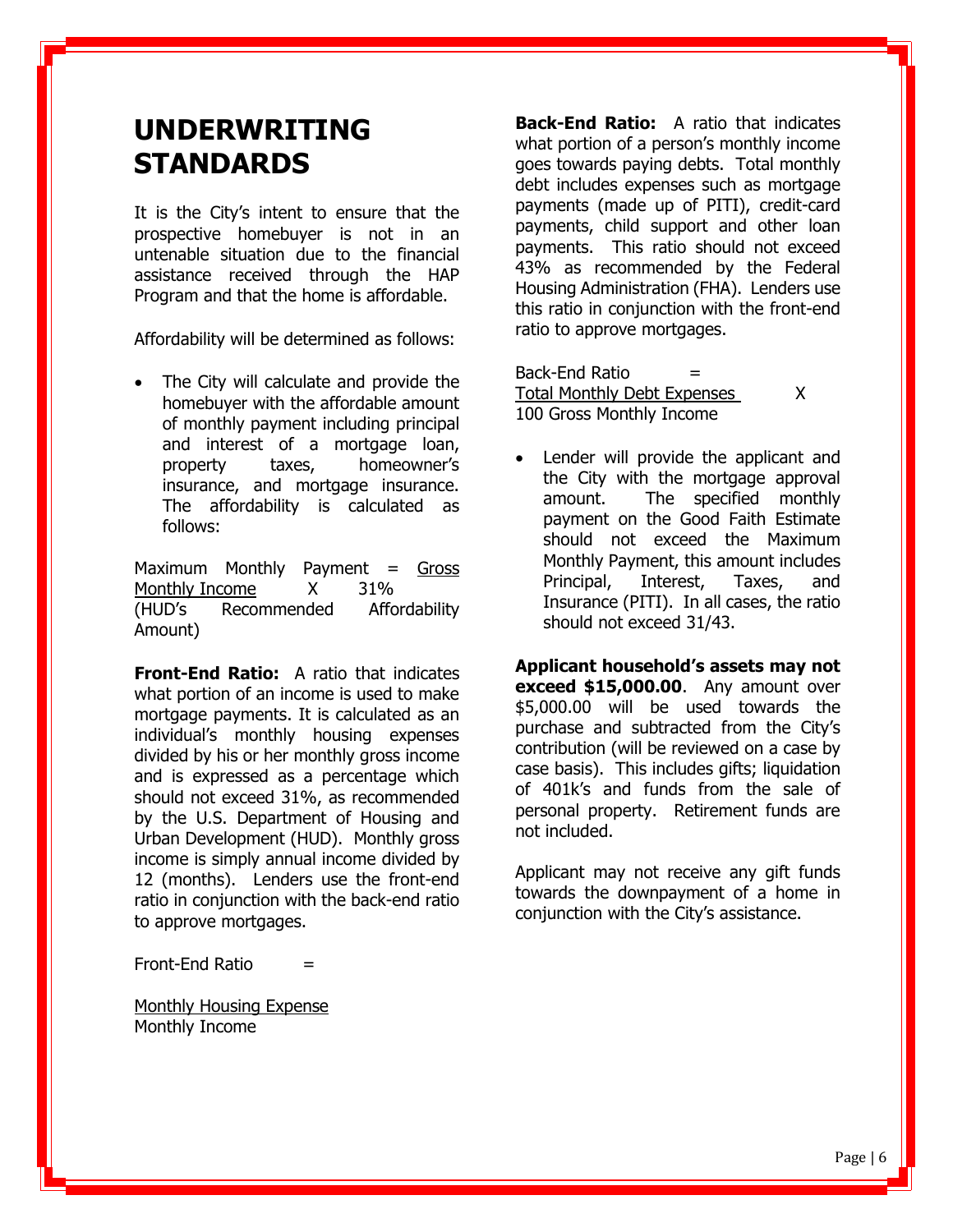### **ADDITIONAL QUALIFYING ISSUES…**

In receiving the federal assistance through the HOME Program, buyer(s) and household members must be dedicated to the commitment required by HAP.

This commitment, made by the buyer(s), consists of:

- House payment cannot exceed 31% of the buyer's calculated gross monthly income.
- Contributing a minimum of \$500, to be used as earnest money for the purchase of the home.
- Eight (8) hours of homebuyer education classes.
- Participating in the Annual Verification of primary residence, and
- Occupying the home for the required length of time, known as the affordability period
- The Buyer must maintain Flood, Fire, and Windstorm & Hail Insurance on the property for the duration of the Period of Affordability.

The buyer(s) commitment will be acknowledged by signature on the program information disclosure form.

The maximum allowed P.I.T.I. cannot exceed 31% of the buyer's gross monthly income as calculated by HAP.

The contribution of funds for earnest money will be deposited with the title

### **ELIGIBLE HOUSES**

l

company or "closing agent" at the time a contract for sale is executed.

A minimum of eight hours of pre-purchase homebuyer education is required before closing.

All buyers must confirm, with the HOME Program, that they are maintaining the house as their primary residence by signing and returning the verification card each year in the month of June.

The required length of time the buyer must live in the house, as a primary residence, will be for five (5) years.

The HAP assistance is secured as a second lien<sup>4</sup> against the property, with a Deed of Trust and Promissory Note. In the event that the house is sold within the first five years from date of purchase, the buyer(s) must repay the entire amount of the HAP assistance to the City of Galveston Grants & Housing Department. Failure to occupy the house as a primary residence<sup>5</sup> will also result in the buyer repaying the HAP assistance to the City of Galveston Grants & Housing Department.

If repayment of the assistance is required, the buyer(s) must make the payment, due in full, within 30 days of notice from the program.

**OBTAINING A PRE-QUALIFICATION LETTER FROM THE GRANTS & HOUSING DEPARTMENT DOES NOT GUARANTEE YOU WILL SECURE OUTSIDE FINANCING FOR THE PURCHASE OF A HOME. IT JUST ENSURES YOU HAVE MET OUR PRELIMINARY GUIDELINES TO PROCEED WITH THE PROGRAM.**

<sup>5</sup> *Rental or leasing of the unit, at any time during the first five years constitutes non-compliance, triggering repayment of the entire amount of assistance.*

<sup>4</sup> *A Deed of Trust and Promissory Note will be filed with Galveston County placing a second lien on the property assisted with the federal Home Investment Partnerships Program funds.*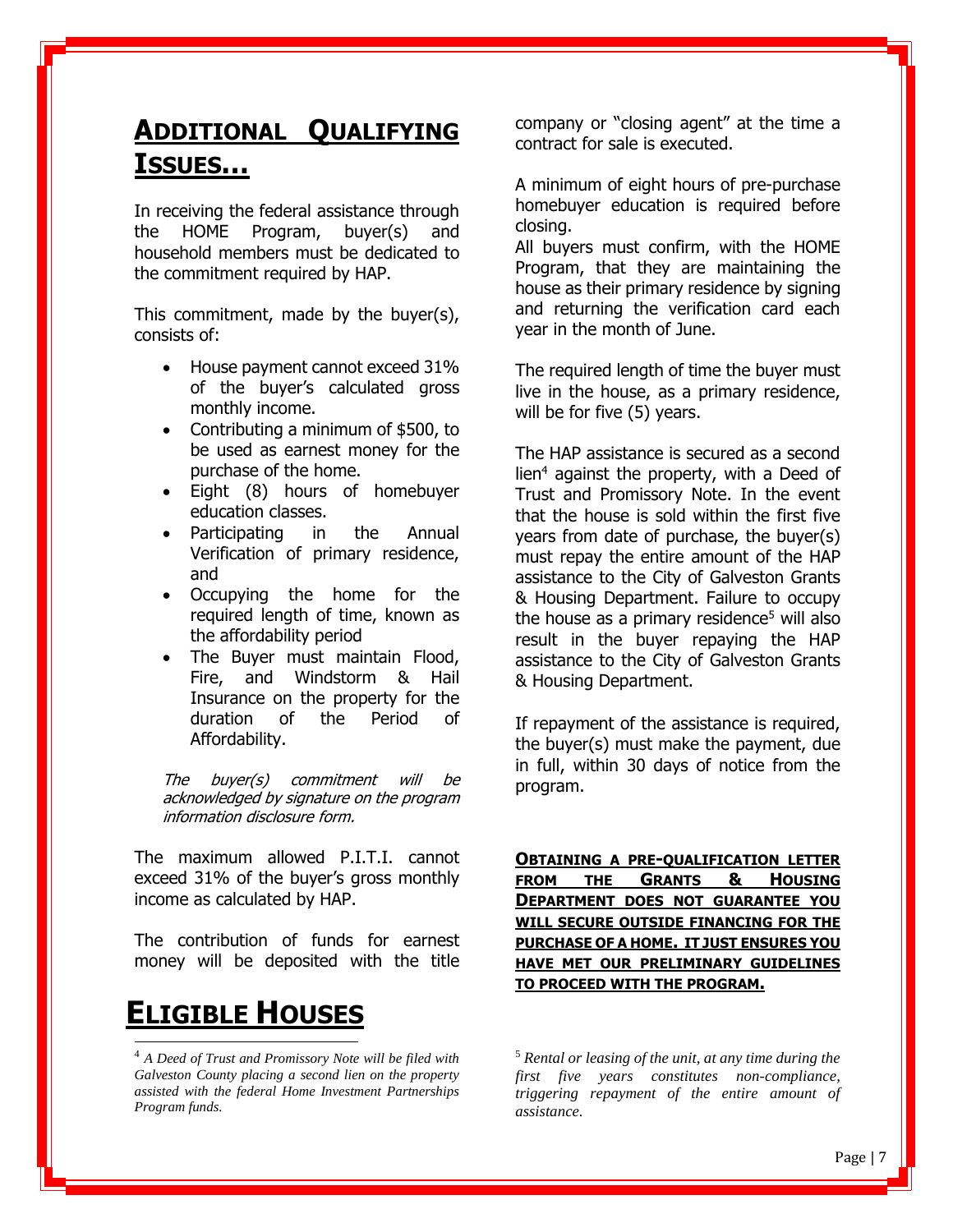Every house assisted by HAP must be located within the corporate city limits of Galveston, meet specific minimum property standards, be inspected by Grants & Housing Staff, and have certain program required repairs made before the buyer(s) can actually purchase the house. These details are outlined and prescribed in the following paragraphs.

#### **HOUSING TYPES AND WHERE TO FIND THEM…**

The acceptable type of housing for HAP consists of single family, detached, conventional construction dwellings ONLY. Modular, Mobile and Manufactured housing is not allowed. Since the City of Galveston Grants & Housing Staff or HAP does not act as a real estate agent or broker, the buyer(s) must rely on a Real Estate Agent to assist in identifying available houses in the local real estate market.

The City of Galveston may provide HAP funds to assist the buyer(s) in the purchase of a house being leased, under the following conditions:

- The buyer and tenant are the same, or
- **Prior to leasing and occupying** the property, the current tenant must have been provided with written notification of the possible sale of the property AND that relocation assistance would not be provided (Required to be in written form from the Property Owner to the Tenant).

Due to regulations established by HUD and the City of Galveston's Federally assisted housing programs, ALL homes to be purchased through the Homebuyer Assistance Program, MUST meet the requirements set forth in the HOME Program Housing Guideline and at a minimum 24 CFR 982.401 (Minimum Property Standards), and the City of Galveston Code of Ordinances. These standards ensure a safe, structurally sound, decent and healthy environment for all inhabitants of the home. HAP funds can assist the buyer(s) in purchasing a new or existing house provided it meets the required criteria.



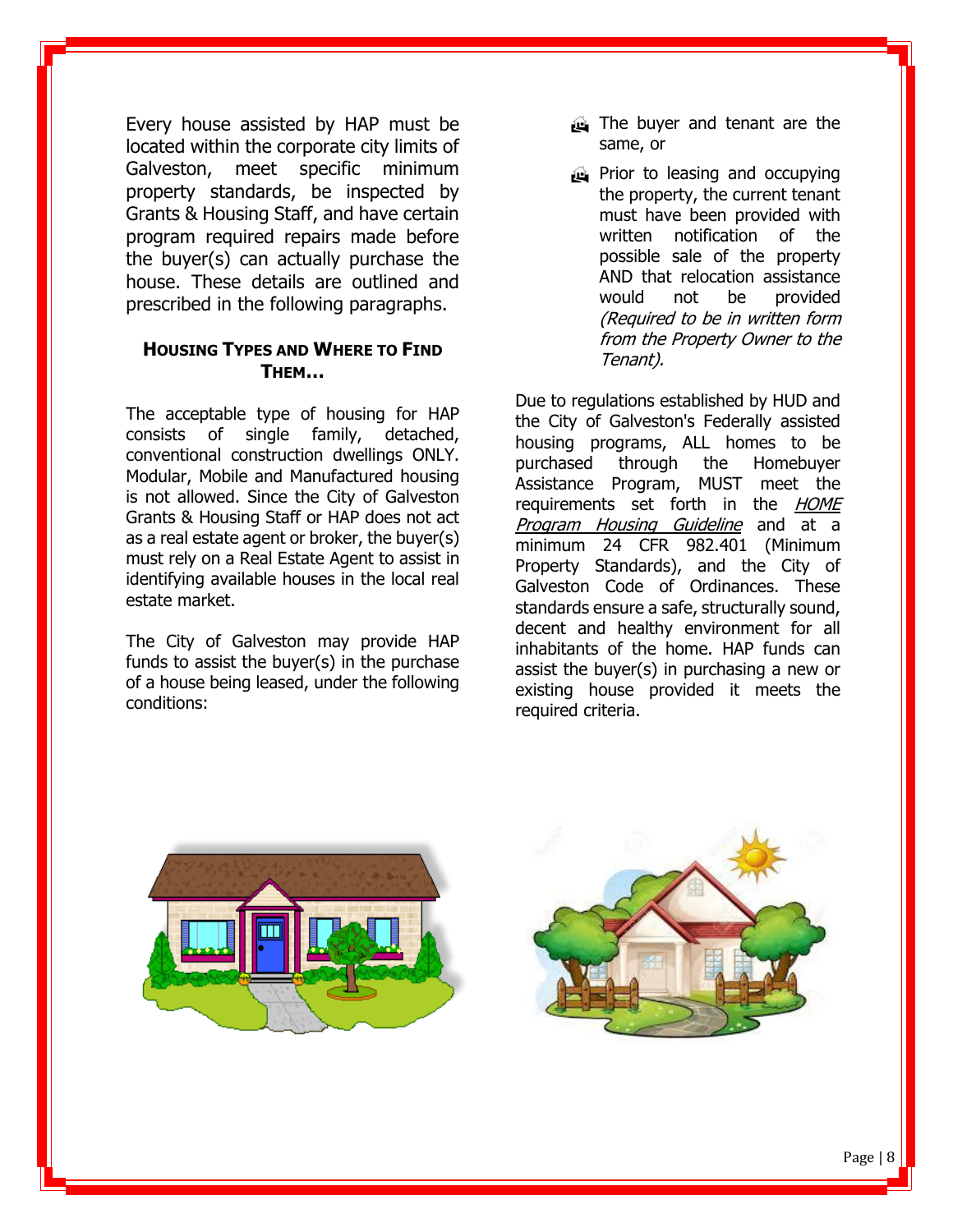## **MINIMUM PROPERTY STANDARDS, HOME INSPECTIONS & RE-INSPECTIONS, and REQUIRED REPAIRS**

The Minimum Property Standards set the standard for approved dwellings. Minimum Dwelling Space requirements prohibit overcrowding and are applied to each assisted dwelling unit. There is a minimum amount of space required in Sleeping Rooms, which requires every dwelling unit of two or more rooms, and every room occupied for sleeping purposes by one occupant to contain at least seventy (70) square feet of floor space, and every room occupied by more than one occupant to contain a minimum of an additional fifty (50) square feet of floor space for every occupant thereof.

#### **HOUSES BUILT PRIOR TO 1978…**

Structures built before 1978 must be free from lead based paint hazards. These structures are subject to a Lead-Based Paint Health Hazards Addendum and inspection to determine the amount of lead on the property and in the home. Acceptable levels of lead may be present, as regulated by HUD, the HOME Investment Partnerships Act, 24 CFR Part 35 Subpart K, or the Texas Department of Health.

ALL homes assisted through the program that are built prior to 1978 are required to have a visual assessment for Lead Based Paint Hazards. If any hazards are discovered, they will have to be addressed in accordance with the Federal, State and Local regulations.

A Contractor trained in safe – work practices must perform the necessary repairs and at completion a clearance test must be performed to ensure the lead levels are at an acceptable level. All



components of the lead-based paint test and stabilization/abatement/reduction and clearance test MUST be performed under contract by licensed, certified workers and is subject to approval by the Texas Department of Health. HAP will not pay for the stabilization, reduction, and abatement of Lead Based Paint Hazards.

### **ENVIRONMENTAL REVIEW COMPLIANCE**

The City must conduct the Regulatory Required Environmental Review Process. This process must be completed prior to committing any HOME Program funds towards the downpayment and closing cost of the eligible property.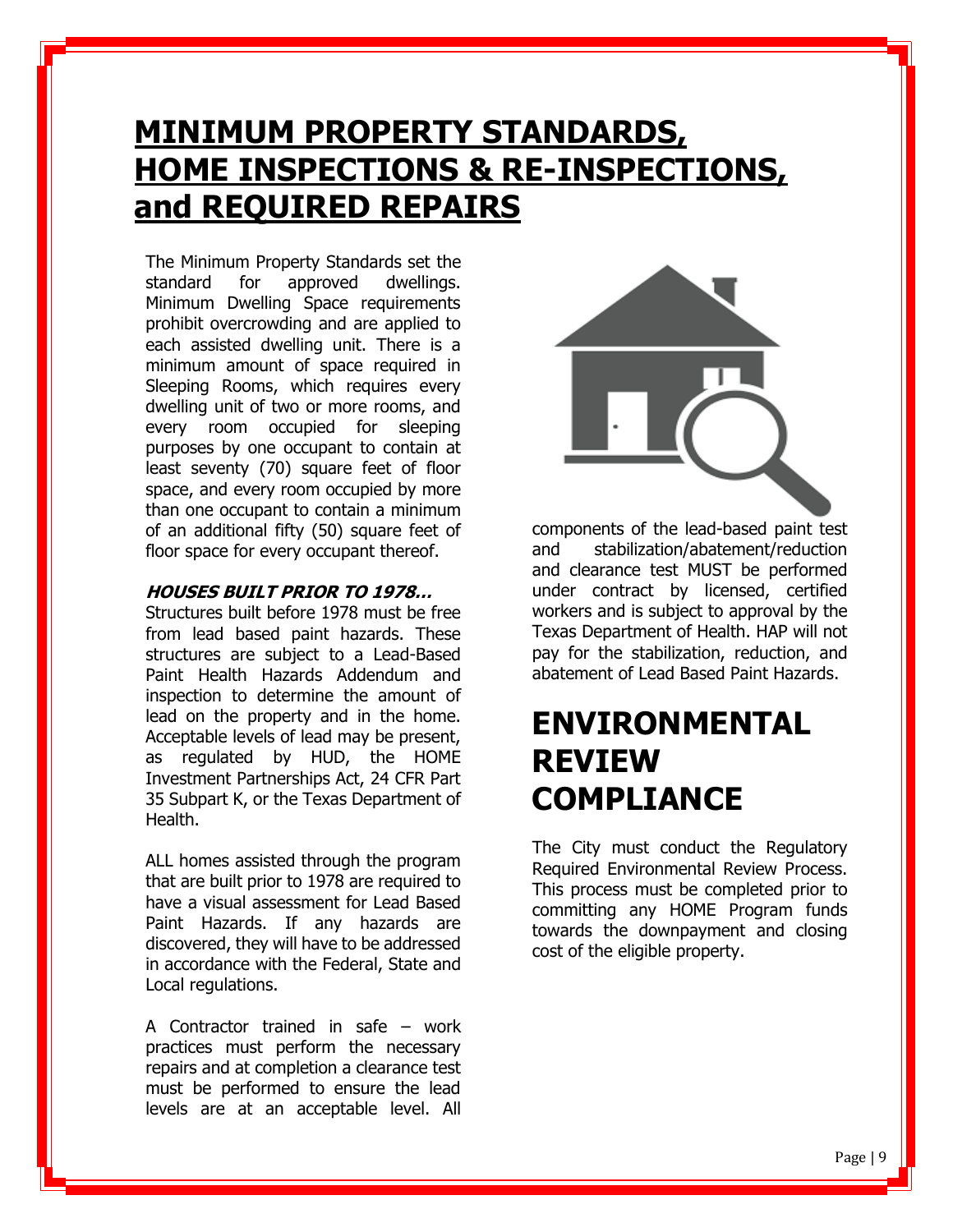# **PROGRAM REQUIRED**

**REPAIRS…** Once the "HAP Inspection" has been completed, a letter will be issued providing NOTIFICATION OF REQUIRED REPAIRS (if applicable), itemizing ALL REQUIRED REPAIRS to the unit in order for the buyer(s) to receive the federal funding from the City of Galveston Homebuyer Assistance Program. These repairs will be considered as "lender required" repairs. If all repairs are not completed, as required by the program, the buyer cannot use the HAP assistance to purchase the house.

The "Required Repairs" letter will be forwarded to the Buyer, Buyer's Real Estate Agent/Broker, and Mortgage Lender. When ALL repairs have been completed, the buyer will need to notify the Grants & Housing Department to conduct the required re-inspection of the home, which will confirm that all required repairs have been completed.



# **AMOUNT OF ASSISTANCE AND ELIGIBLE USES**

#### **AMOUNT OF ASSISTANCE TO THE BUYER(S)**

l

*<sup>6</sup> A Deed of Trust and Promissory Note will be filed with the county placing a second lien on the property*  Once the buyer(s) has been determined eligible for the assistance, and have agreed to the occupancy and affordability commitment, the City of Galveston will provide the buyer(s) with a loan<sup>6</sup> for down payment closing costs assistance for the purchase of the house.

**Up to \$14,500** to eligible participants whose income is up to 80% of the Area Median Income as adjusted for household size

The total amount of assistance, which is determined by the number of household members and the anticipated gross annual income of the household, cannot exceed the allocated amount.

- ❖ **HAP funds cannot be used to pay for repairs to the house.**
- ❖ **HAP funds cannot be used to pay for lender required debt relief.**

**ELIGIBLE USES OF ASSISTANCE** 

HAP funds can be used for **Closing Costs and Prepaid items and Down Payment assistance** with the following restrictions:

#### **1. Closing Costs and Prepaid Items**:

HAP can be used to pay for the buyer(s) customary closing costs Discount points are an eligible cost under HAP.

All of the following closing costs are eligible for financing, in some degree, through HAP:

- **application fee**
- **loan origination fee**
- **title insurance**
- **title search**

*assisted with the federal Home Investment Partnerships Program funds.*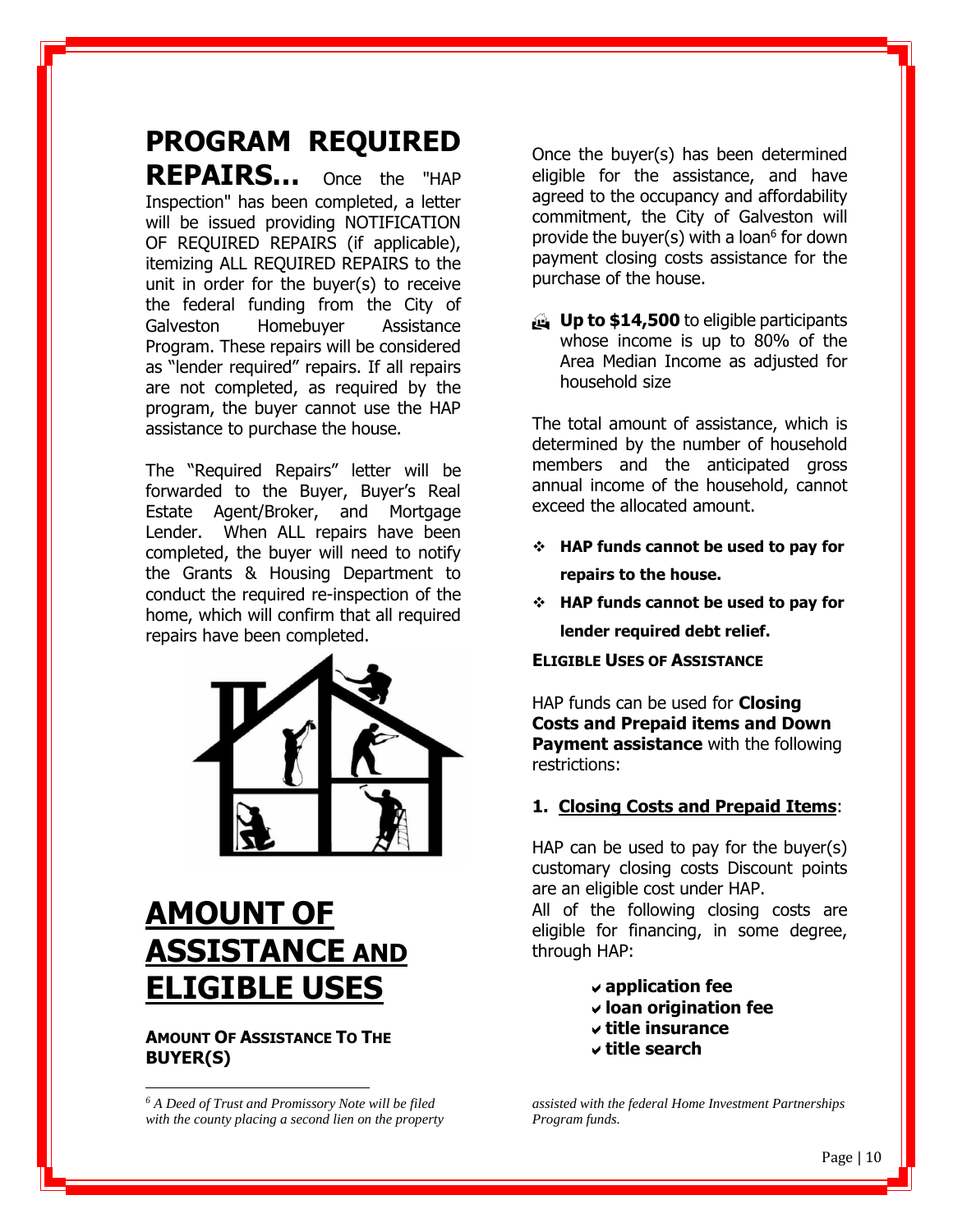- **credit report fee**
- **courier fees**
- **appraisal fee**
- **lender's inspection fee**
- **survey fee**
- **recording fees**
- **attorney's fees**
- **home warranty**
- **document preparation fee**
- **discount points**
- **settlement or closing fee**

#### **Limitations on Closing Costs and Prepaid Items:** (Maximum)

- $\sqrt{ }$  30 days interest
- ◆ 14 months hazard insurance
- Three (3) months property taxes
- Market rate for Independent Home Inspection and Re-Inspection fees.
- \$85 for a Pest Inspection, Maximum.

**2. Down Payment**: The downpayment amount cannot exceed

- the maximum HAP allocation amount; or
- the minimum amount allowable under the financing program (i.e., FHA), whichever is less.

In some instances, a mortgage loan does not require a down payment, HOWEVER, under the HAP program, the buyer is required to contribute a minimum of \$500 toward the purchase of the house.

#### **RELATIVE ISSUES… FROM OTHER ASSISTANCE PROGRAMS**

There are plenty of homebuyer assistance programs available offering a variety of assistance to first time buyers (i.e., State of Texas Department of Housing and Community Affairs (TDHCA)) periodically offers a mortgage loan program that is made available through the sale of taxexempt bonds with the proceeds being

provided, to income eligible households, as a reduced interest rate mortgage loan to first time homebuyers. Often times, this program will include additional funds for down payment and or closing costs equal to a set percentage. TDHCA also offers a down payment and closing cost assistance program providing \$7,500).

Because these programs may be funded through federal sources, buyers are not allowed to "stack" funds from multiple funding programs.

Buyers may use the "bond mortgage" program offered through the state or local housing finance corporation in conjunction with the HAP assistance.

Under no circumstances will the City of Galveston over subsidize assistance provided to a buyer. The program only provides what is necessary to close the loan.

### **USE A PARTICIPATING MORTGAGE LENDER**

Now that you have decided to purchase your first home, it is important that you work with a mortgage lending institution (mortgage lender) that will help you secure the loan for your new home. In general, contacting multiple mortgage lenders will not provide you with "more buying power". Your monthly income and your monthly debt (how much money you make and how much you pay to creditors) will determine the amount of money you can borrow to purchase a house.

When contacting a lender, you will need the basic information about your household income and expenses including the most recent pay stub from your employer, statement from Social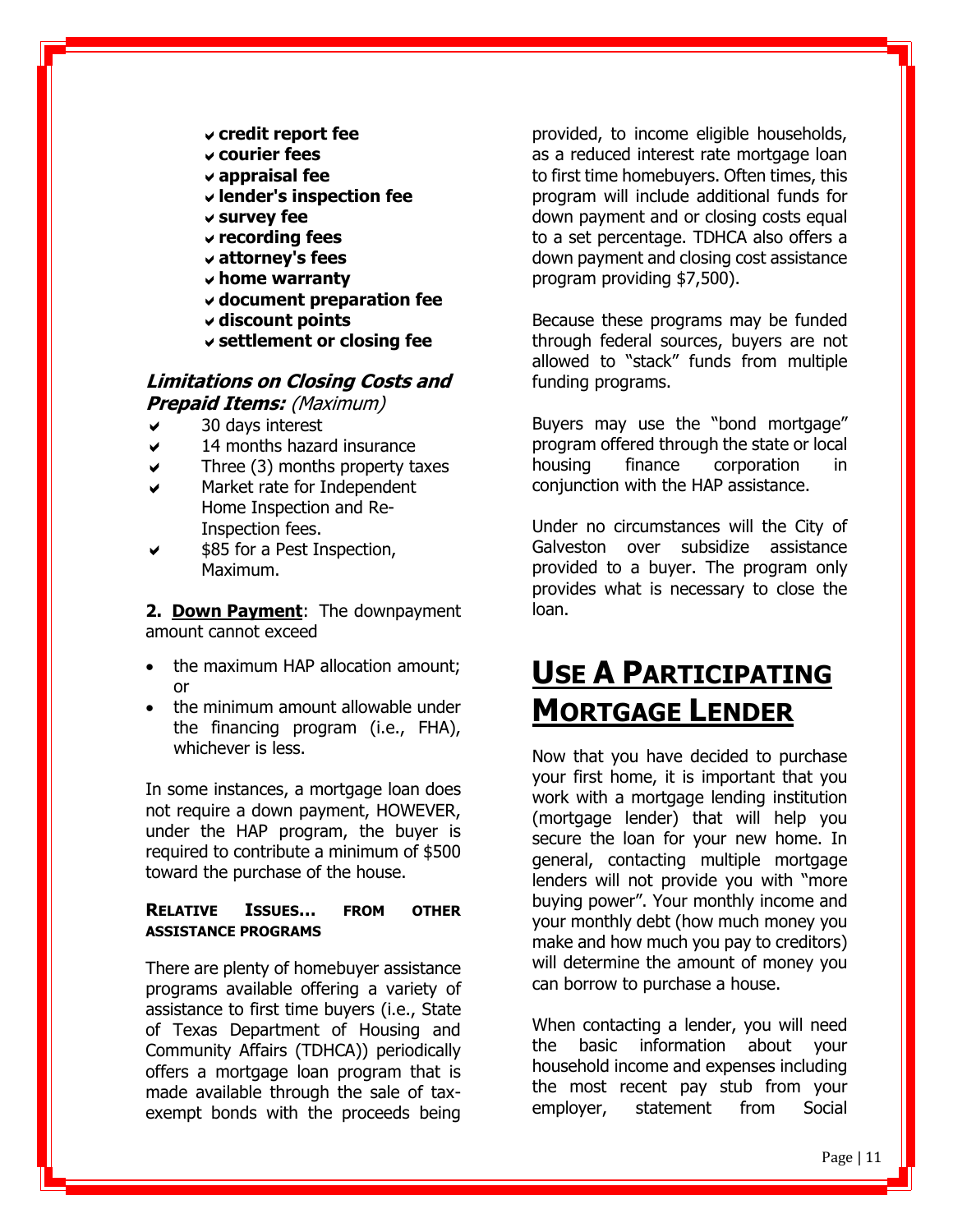Security/SSI, Child Support Court Order, Retirement, Disability, etc.; bank statements and most recent income tax return. (This is not an all-inclusive list and additional documents may be required.) Most lenders require a small fee to cover the cost of the credit report.

If, after the mortgage lender issues the buyer(s) a commitment letter, and the buyer(s) decides to change mortgage lenders/companies, the buyer(s) MUST IMMEDIATELY NOTIFY the Grants & Housing Department. The transaction is halted until the buyer(s) provides a COPY of the new loan application, mortgage analysis/qualifying worksheet and good faith estimate to the Grants & Housing Department. At such time the Grants & Housing Department will transfer the assistance to the new lender providing the mortgage loan.

## **RESPONSIBLE LENDING**

For the homebuyers protection the following restrictions are placed on loan programs that the City will participate.

- Adjustable rate mortgage are not allowed;
- No no-interest no-asset loans and negative amortization loans are allowed;
- "Interest only loans" are not allowed;
- No balloon notes:
- Interest rate is restricted to no more than 1.0% above "A paper" market rate for the same loan programs;
- Closing cost are not to exceed 6% of the sales price unless an exception is approved. The 6% includes loan fees paid at closing,

prepaids, escrows and title company charges, but DOES NOT include discount points or financed mortgage insurance; and

• The HAP program has the right to deny funding if the buyer's current financial position represents too much of a credit risk, or that the first lien program is not in the best interest of the buyer.

# **LENDERS AGREEMENT**

Any Mortgage Lender can participate in the City of Galveston's Homebuyer Assistance Program, but must agree to the following terms:

- 1. Lender will uphold its "Fiduciary Duties and Responsibilities to Client" regardless of company representation.
- 2. Lender will keep confidential any discussions, facts or information about the homebuyer that should not be revealed to others.
- 3. Lender will be accountable for monies received from the homebuyer.
- 4. Lender will adhere to codes of ethics.
- 5. Lender will refer potential participants in the program to the City's Homebuyer Assistance Program.
- 6. Lender will uphold the spirit of the program, which is to help low to moderate income persons purchase homes, by providing loan programs and interest rates that compliment the program and benefit the client. Lender will become familiar with the list of unacceptable loan programs.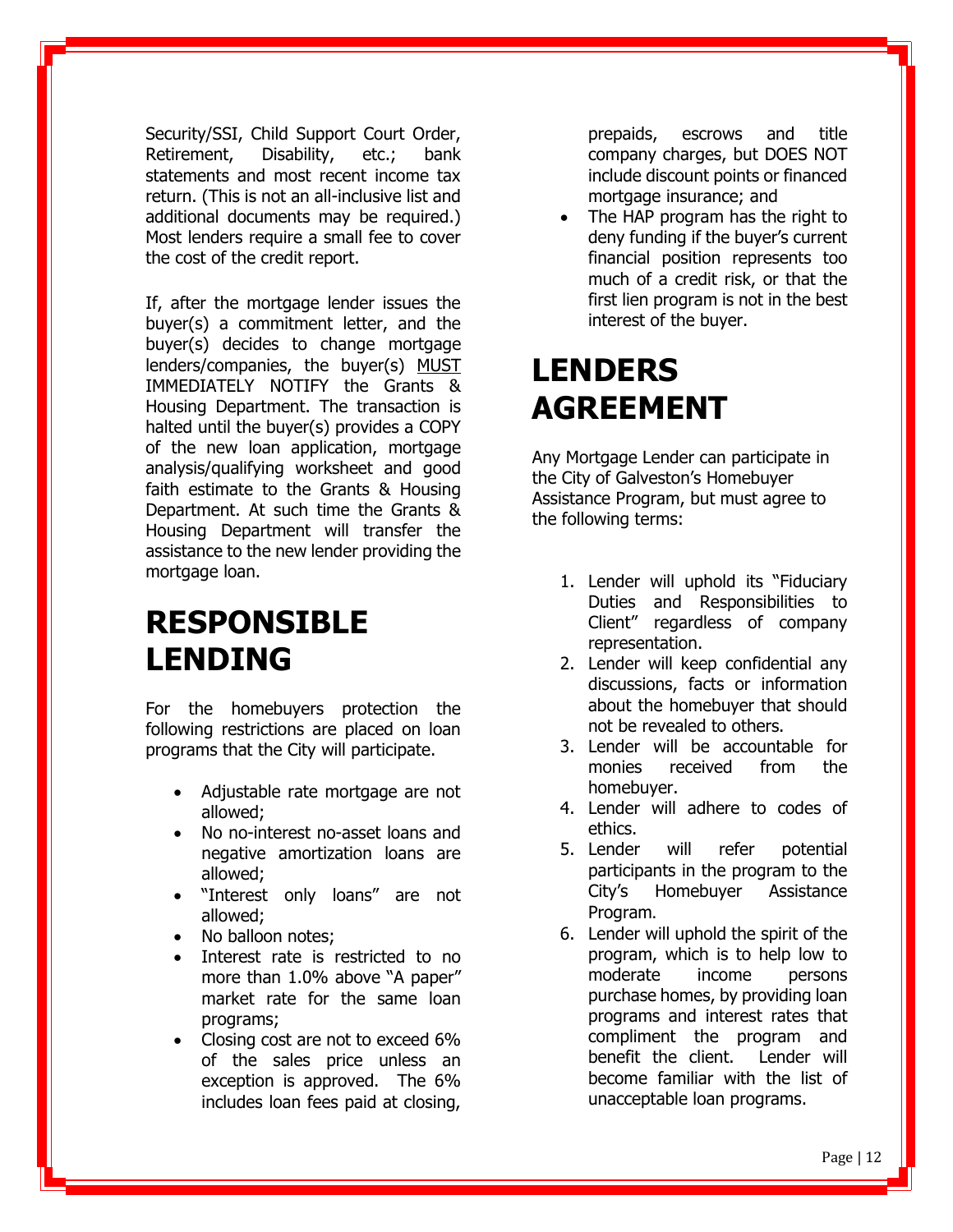- 7. Lender will pre-approve the client as a pre-requisite to issuance of funds from the Homebuyer Assistance Program.
- 8. Lender will charge normal and customary loan fees and closing costs or less. The total settlement charges, less discount points, MIP, and items paid by seller or lender should not exceed 6% of the sales price. The homebuyer's ratios as calculated by the lender shall not exceed 31/43.
- 9. Lender will understand that the City will not accept less than a  $2<sup>nd</sup>$ lien position.
- 10. Lender will provide the City with a copy of an approval letter, the Good Faith Estimate, the Mortgage Loan Application, and the appraisal of the property.
- 11. Lender understands that participation in the program can be disallowed if any of the above terms or not followed or if any action taken by the Lender is not in the best interest of the homebuyer. The prior sentence contains the sole and exclusive remedy available to the City against the Lender under this Lender Agreement.

## **RESALE PROVISIONS**

Activity Types - Resale provisions as outlined in 24 CFR Part 92.254(a)(5)(i)(A) and (B) shall be required or encouraged in the following cases:

Resale provisions shall be required when the HOME subsidy is provided in the form of a development subsidy in which HOME funds are divided among each HOME-assisted unit and not

provided as a direct subsidy to the homebuyer

- Resale provisions shall be required when the HOME subsidy is provided in the form of a direct subsidy to the homebuyer and a developer, CHDO, Community Land Trust or other similar entity maintains ownership of the HOME-assisted property to ensure its continued affordability in perpetuity.
- Resale provisions shall be required when the HOME subsidy is provided in the form of a direct subsidy to the homebuyer and it is determined that the property is located in a highly appreciating market for the purpose of maintaining the unit's affordability throughout the entire period of affordability.

Methods – The resale option ensures that the HOME-assisted unit remains affordable over the entire period of affordability. All HOME-assisted units "designated as affordable units" shall meet the following criteria:

- The new purchaser must be lowincome, meeting the HOME Program definition, and occupy the property as the family's principal residence.
- The sales price must be "affordable" to the new purchaser. In this instance, affordability of the new purchaser is defined as the income-eligible household's maximum mortgage capacity as defined by a mortgage lender using generally-accepted underwriting criteria.
- Under no circumstances may the "affordable" sales price exceed 95% of the median purchase price for the area.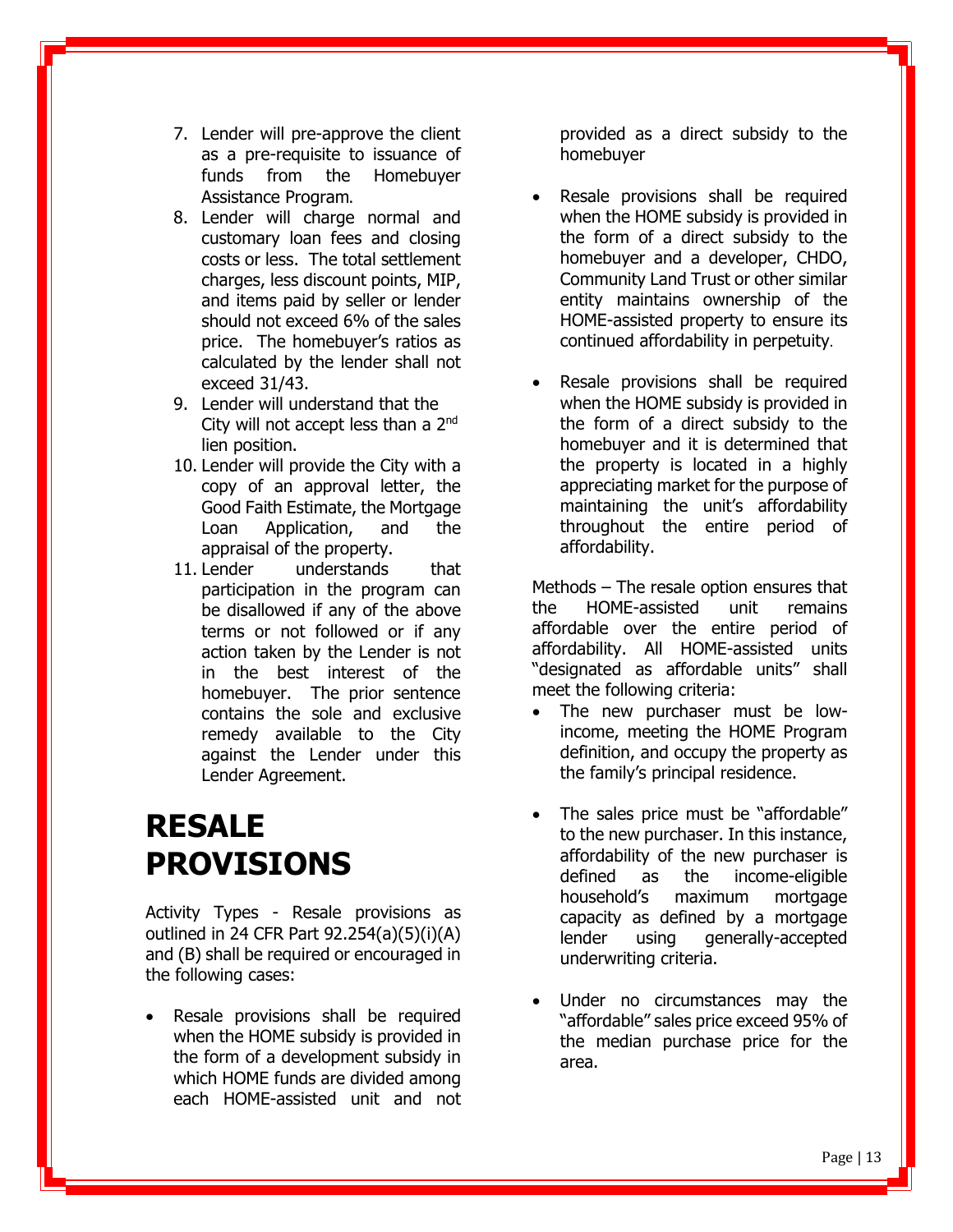Net proceeds from the sale must provide the original homebuyer, now the home seller, and a "fair return" on their investment (including any downpayment and capital improvement investment made by the owner since purchase). In general, the City of Galveston shall consider "fair return" to be the maximum sales price as calculated using the following formula:

Maximum Permitted Resale Price

- = The Initial Sales Price to the Owner Initial Area Median Income
- X Resale Area Median Income

Initial Median Income is defined as the Area Median Income corresponding to a household size equivalent to 1.5 times the number of bedrooms in the Home at the time of the Owner's purchase of the Home rounded to the nearest whole number.

Resale Area Median Income is defined as the Area Median Income corresponding to a household size equivalent to 1.5 times the number of bedrooms in the Home at the time of the Owner's Notice of Intent, rounded to the nearest whole number.

Individual projects/ programs may apply for changes in the above formula for application to that specific project/program with the approval of Community Development Staff. The formula for "fair return" must be included in the contract between City of Galveston and the project/program partner.

Enforcement Mechanisms - Resale requirements shall be enforced through deed restriction, covenant, land use restriction agreement, or other similar

mechanism filed with the Galveston County Clerk's Office and the requirements within shall be triggered upon sale or transfer of the HOMEassisted property.

## **RECAPTURE PROVISIONS**

Activity Types - Recapture provisions as outlined in 24 CFR Part 92.254(a)(5)(ii)(A)(1) through (7) shall be enforced in cases where HOME funds are provided as a direct subsidy to the homebuyer as downpayment and/or purchase-price assistance.

Methods – The recapture option allows the City of Galveston to recapture the entire HOME subsidy, subject to net proceeds, if the HOME recipient decides to sell the unit within the period of affordability at whatever price the market will bear. All HOME-assisted unit sales under the recapture option shall meet the following criteria:

- The homebuyer may sell the property to any willing buyer.
- The sale of the property during the period of affordability triggers repayment of the direct HOME subsidy, subject to net proceeds, to the City of Galveston that the buyer received when he/she originally purchased the home.

Enforcement Mechanisms - Recapture provisions shall be enforced through a mortgage, note and Recapture Agreement filed with the Galveston County Clerk's Office, and the requirements within shall be triggered upon sale or transfer of the HOME-assisted property.

Amount of Repayment – the City of Galveston requires that when the recapture requirement is triggered by a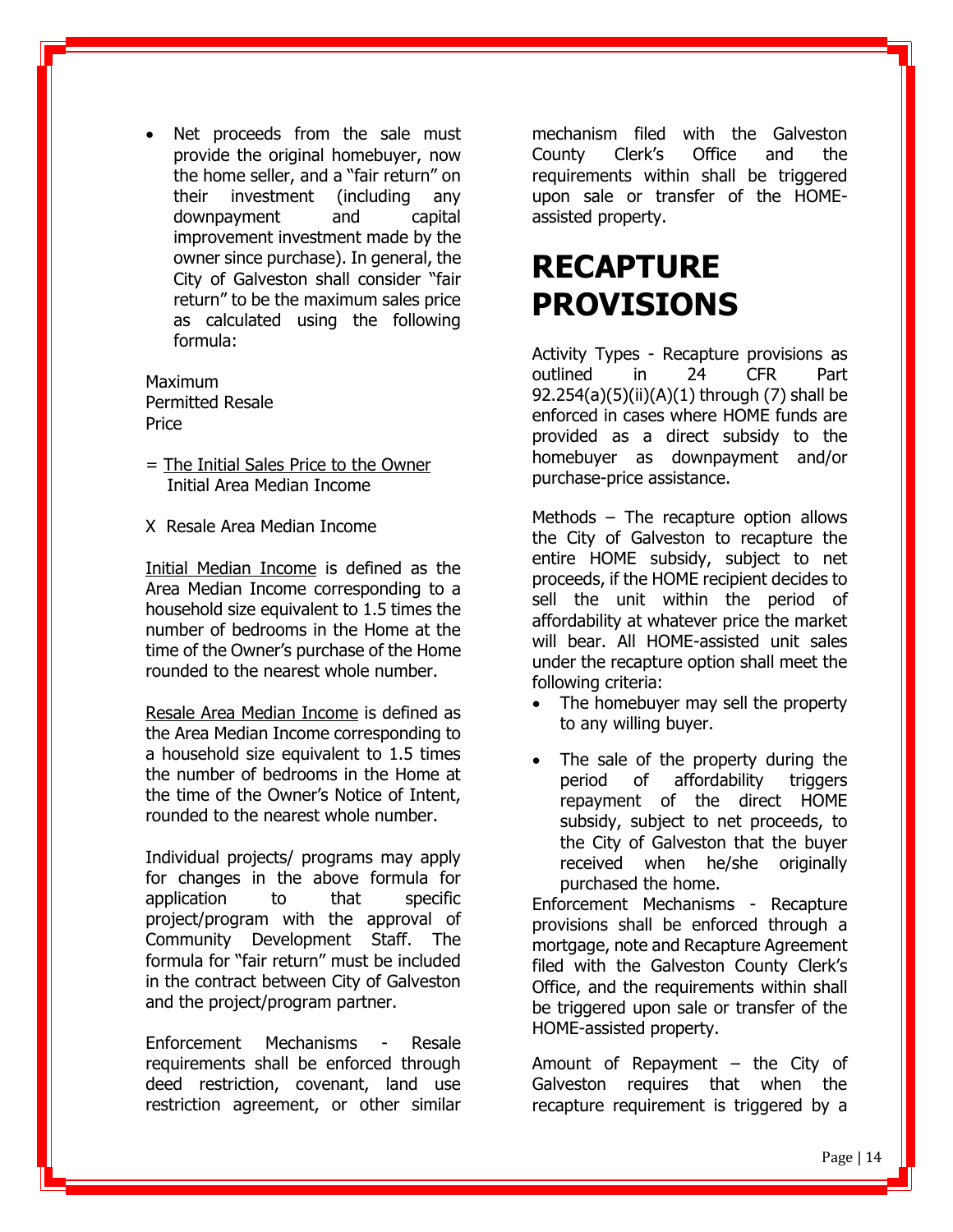sale (whether voluntary or involuntary), it will recapture the Home investment up to the total net proceeds remaining after the sale as modified by program specific choices under 24 CFR Part 92.254(a)(5)(ii)(A)(1) through (4). Net proceeds are the sales price minus the superior loan repayment (other than HOME funds) and any closing costs. The specific method of recapture as capped by net proceeds may be one of the four choices outlined in 24 CFR Part 92.254(a)(5)(ii)(A)(1) through (4). These options include:

- Recapture the entire amount the City of Galveston may recapture the entire amount of the HOME investment from the homeowner, with total collections capped by net proceeds;
- Reduction during the affordability period the City of Galveston may elect to reduce the HOME investment amount to be recaptured on a pro rata basis for the time the homeowner has owned and occupied the housing measured against the required affordability period;
- Shared Net Proceeds When the net proceeds (i.e., the sales price minus loan repayment, other than HOME funds, and closing costs) are insufficient to repay the direct HOME subsidy and the homebuyer's investment, the net proceeds shall be shared according to the following formula. Recapture of the HOME funds is based on the ratio of the HOME subsidy to the sum of the homeowner's investment (including downpayment and any capital improvement investment. made by the owner since purchase), plus the HOME subsidy:

#### HOME Subsidy

HOME Subsidy + Homeowner Investment

 $X$  Net Proceeds  $=$  HOME Recapture

Owner investment returned first - the City of Galveston will not permit the homebuyer to recover the homebuyer's entire investment (downpayment and capital improvements made by the owner since purchase) before recapturing the HOME investment.

Staff shall select one of these four options based on the specific project/program in consultation with the project/program sponsor.

Mortgage Release - Upon receipt of recaptured funds, the City of Galveston shall file a "Release" document with the Galveston County Clerk's Office to release the original HOME-assisted homebuyer from the requirements of the mortgage or other similar mechanism.

Repayments – Repayments of recaptured funds shall be remitted directly to the City of Galveston to be utilized for HOMEeligible activities only.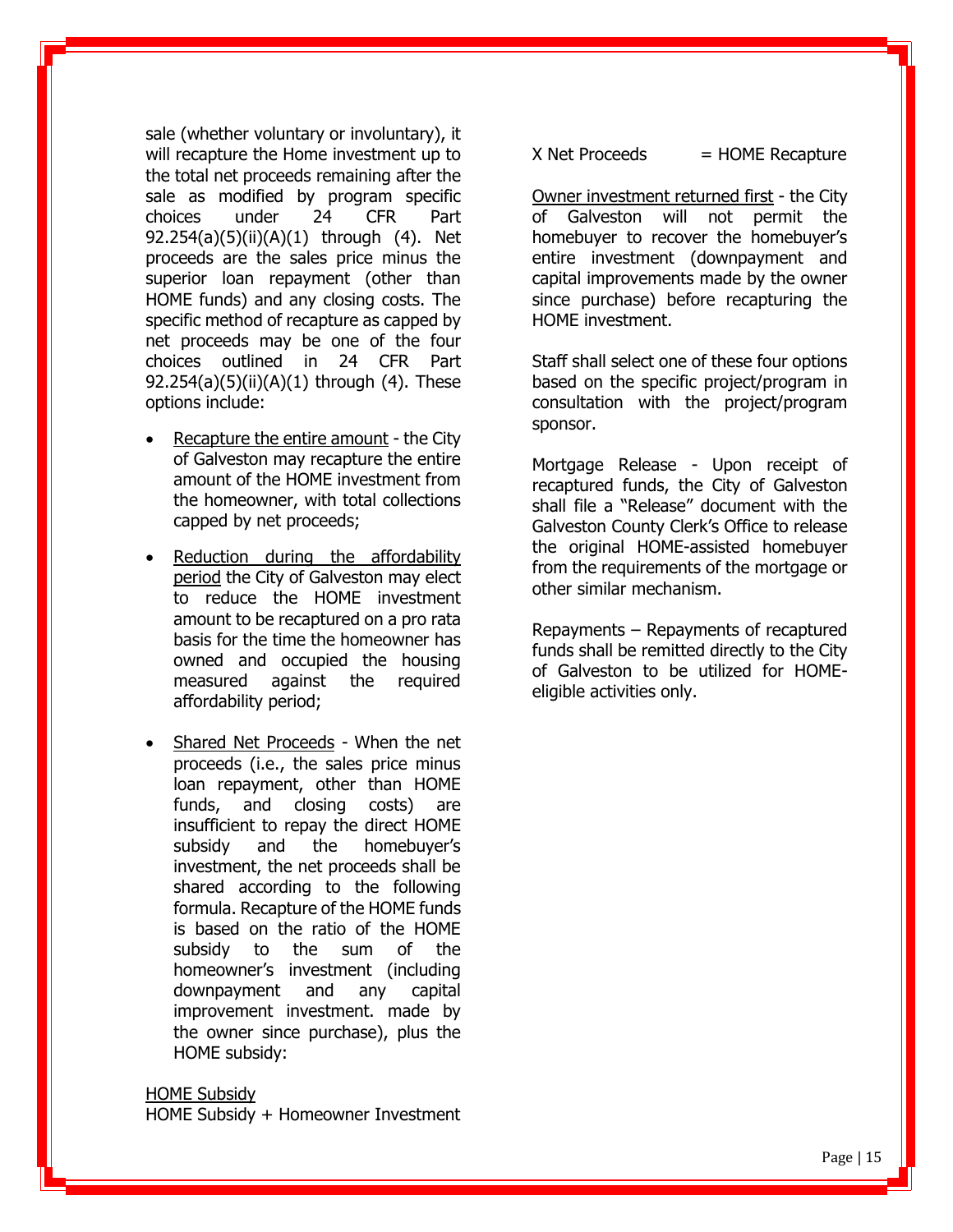## **LOAN SUBORDINATION**

At closing, a second lien promissory note and deed of trust must be signed by the applicant. This lien will be subordinate to the lenders lien on the property. However, the City will not further subordinate the loan unless the first mortgage is being refinanced. The City will not subordinate for debt consolidation/home equity loans, unless the debts being consolidated are for housing expenses, without taking cash out, and the total amount of the lien is less than the appraised value of the house.

The City will not approve refinancing for the purpose of the homeowner receiving any equity (cash out) from the home such action would constitute a payoff of the outstanding homebuyer loan amount.

If the City approves a refinance option, the homeowner will be responsible for paying all the fees associated with refinancing the loan and lien documents up to \$200.00 to cover the administrative cost and filing fees incurred by the City.

## **CHOOSE A KNOWLEDGABLE REAL ESTATE PROFESSIONAL**

The purchase of a home is one of the largest purchases in your lifetime, it is important that you choose a Real Estate Professional that is right for you.

A caring, patient person who is familiar with Homebuyer Assistance Programs is the key to a successful, uncomplicated quest of finding the home that accommodates you and your family's immediate needs. This person is one who has a vast knowledge of the various types and sizes of homes on the market; who is familiar with several types of loan programs, and who can answer questions first time homebuyers often have. The State of Texas requires an agent or broker to be licensed and trained in buying and selling property, and also requires continuous updates to their education of Real Estate laws and practices for the state of Texas.

A state licensed real estate agent or broker must represent all HAP buyers.

## **ENTERING INTO A CONTRACT AND CONTRACT REQUIREMENTS**

All homebuyers will be required to enter into a purchase agreement contract with the seller of a house known as an Earnest Money Contract. This contract is a negotiable agreement between the buyer and seller, committing each party to specific duties with regards to the purchase and sale of the property.

Once all involved parties (Buyer, Seller, Agent/ Broker and Lender), have agreed upon the contract, the lender will issue a summary of the eligible transaction for the home the buyer(s) have selected. This summary, known as a Closing Disclosure, will provide the buyer with an estimated total amount of money that they can borrow for the home loan; the estimated amount of the monthly house payment, and the estimated amount of any additional costs involved in the purchase.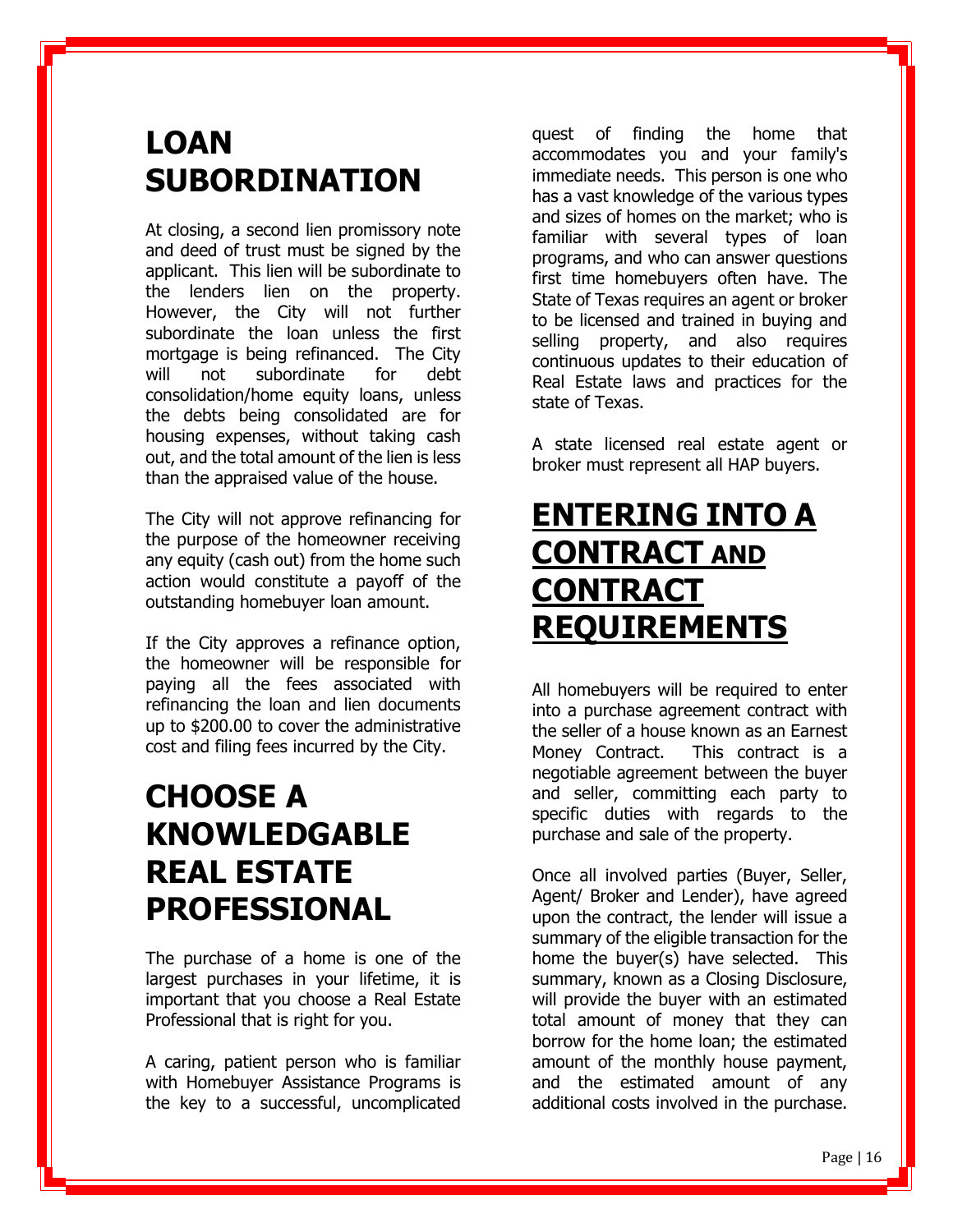The Closing Disclosure will also state a tentative closing date.

### **CONTRACT REQUIREMENTS**

The City of Galveston Homebuyer Assistance Program requires that specific conditions and provisions be included as part of the purchase contract.

To meet program requirements, each contract must contain the following conditions:

- **1.** The interest rate must be present and not exceed the prevailing market rate.
- **2.** The contract must allow for an independent home inspection by a state licensed inspector.
- **3.** To protect the buyer, the contract must state:

#### **"This contract is subject to the City of Galveston Homebuyer Assistance Program"**

- **4.** For ALL homes built prior to 1978 the contract must include an addendum relative to lead based paint.
- **5.** The Contract MUST be properly endorsed by all parties to the sale with any changes dated and initialed.
- **6.** The NOTICE TO SELLER OF REAL PROPERTY (City of Galveston document) must accompany the contract with an original signature from the seller(s). This document meets Federal Uniform Relocation Act requirements. (The document can be obtained through the City of Galveston Grants & Housing Department.)
- **7.** The contract must also contain the broker's name, address, and telephone number; and the listing

l

agent's name, address, telephone, and fax number.

## **THE APPLICATION PROCESS**

To determine program eligibility, the buyers must submit a formal application packet with the items on the Pre-Approval checklist form.

When you have all of the required documents then you will need to contact the Grants & Housing Department and schedule an appointment to turn in the application packet.

After the Grants & Housing Department has determined your income eligibility, you will need to submit the items on the Underwriting Requirements checklist form. Upon meeting the Underwriting Requirements, you will need to schedule a Homebuyer Education course. This information must be submitted before a closing is scheduled.

The application packet consists of several documents, some provided as forms from this booklet, some from the mortgage lender and finally, some items that the buyer(s) must provide from their personal documents or records.

After a complete application packet is submitted, the Grants & Housing Department Staff will thoroughly review the documents and determine if the applicant(s) meet the eligibility criteria<sup>7</sup>. "Walk – ins" will not be permitted. During the appointment, the application packet will be briefly reviewed to ensure that the entire minimum required documents are

*<sup>7</sup> This review and eligibility determination is in compliance with HUD and the HOME Investments Partnerships Program Regulations.*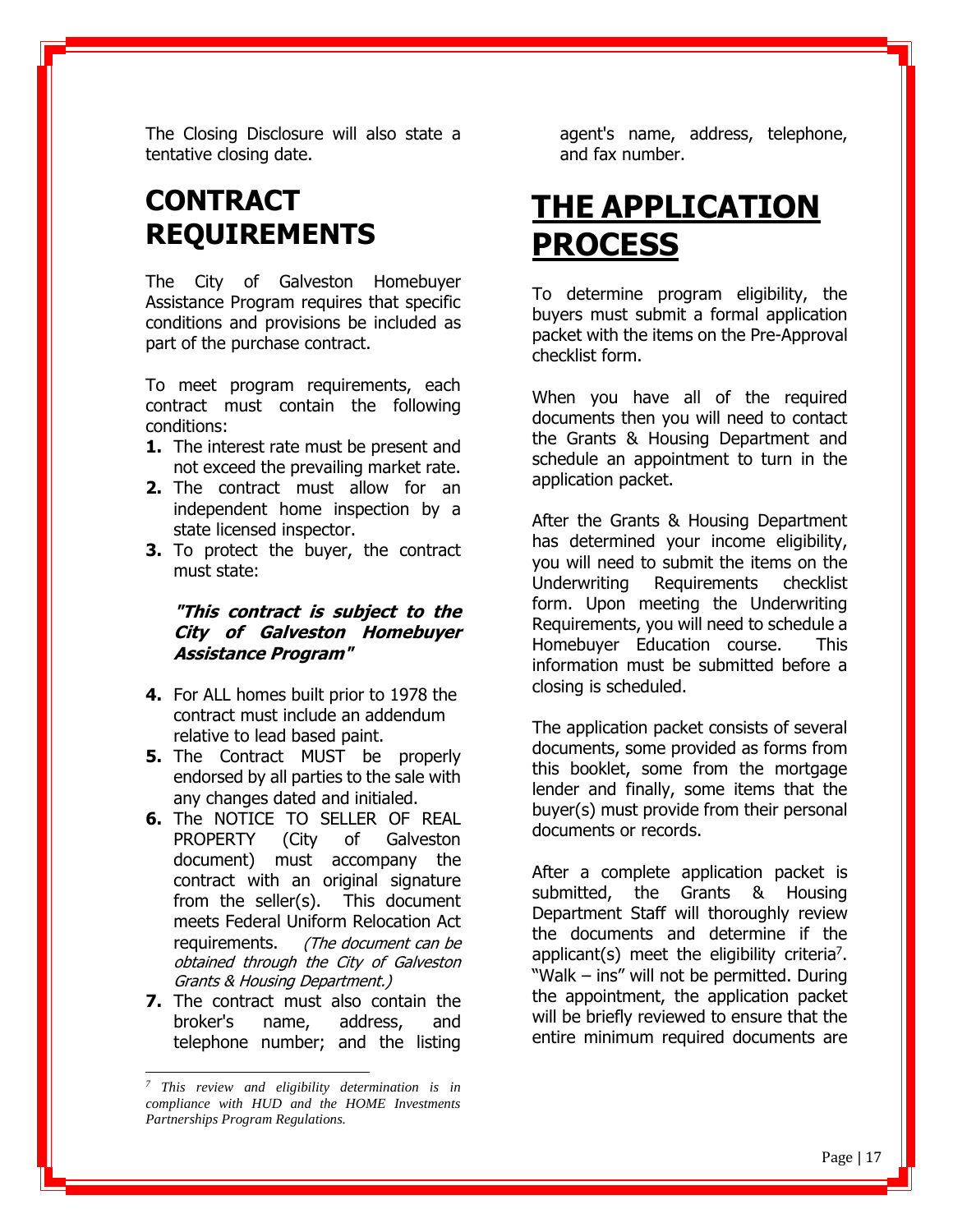present. During the appointment and brief review, if the application packet is incomplete, the entire packet will be returned to the buyer(s) along with instructions on what documents are missing and who or where the documents will need to be obtained. Once the additional/missing documents are obtained, the buyer(s) will need to contact the Grants & Housing Department to reschedule an appointment to turn in the packet. It is imperative that the buyer(s) submit a complete application packet to ensure immediate processing and allocation of the limited funds.

Generally the review is completed within 72 hours (excluding weekends and holidays) from the time the complete packet is received. In some instances, the buyer(s) may be asked to confirm certain circumstances within the household. This confirmation may include providing the program with additional documentation that in needed to confirm program eligibility.

After program eligibility has been determined, the Grants & Housing Department will issue a Preliminary Pre-Approval or Denial Letter that will be sent to:

> the Buyer by U.S. Mail or email\*

At this time, the HAP allocation will be setaside in the qualifying applicant(s) name and the buyer(s) can proceed with the purchase of an eligible housing unit.

#### **\*If you have not received an Income and Eligibility Pre-Approval letter...then you have not been approved to receive assistance through this program.**

**Please do not give notice of your move to your current landlord until**  **you are sure of your closing date. HAP suggests that you plan for a minimum of 8 weeks between the time you are pre-approved for HAP and the time that you actually close on the mortgage loan.**

**TIME ALLOTMENT FOR EXPENDITURE** is 180 days, from the date the application packet is pre-approved and an allocation is set aside. The buyer(s) must enter into a purchase agreement and close the loan on the home. In the event that the property is not transferred to the buyer(s) by the specified date, the allocation will be lost and the applicant's file will be closed. The buyer(s) may reapply to the program, which requires a repeat of the application process and the submission of a new application and income documentation.

**APPEALS CONCERNING THE ELIGIBILITY DECISION** are required to be in written form with a cover letter requesting "Reconsideration of Eligibility" and contain a minimum of three (3) additional items of proof substantiating the reason the application packet should be reconsidered. The appeal is required to be forwarded by U.S. Mail to:

**City of Galveston Grants & Housing Department HAP Appeal 2508 Ball Avenue Galveston, TX 77550**

**The Interim Director of Grants & Housing will have ten (10) business days from receipt, to reply to the appeal. Applicants will be notified by mail of the final decision.**

## **PREPARING FOR CLOSING**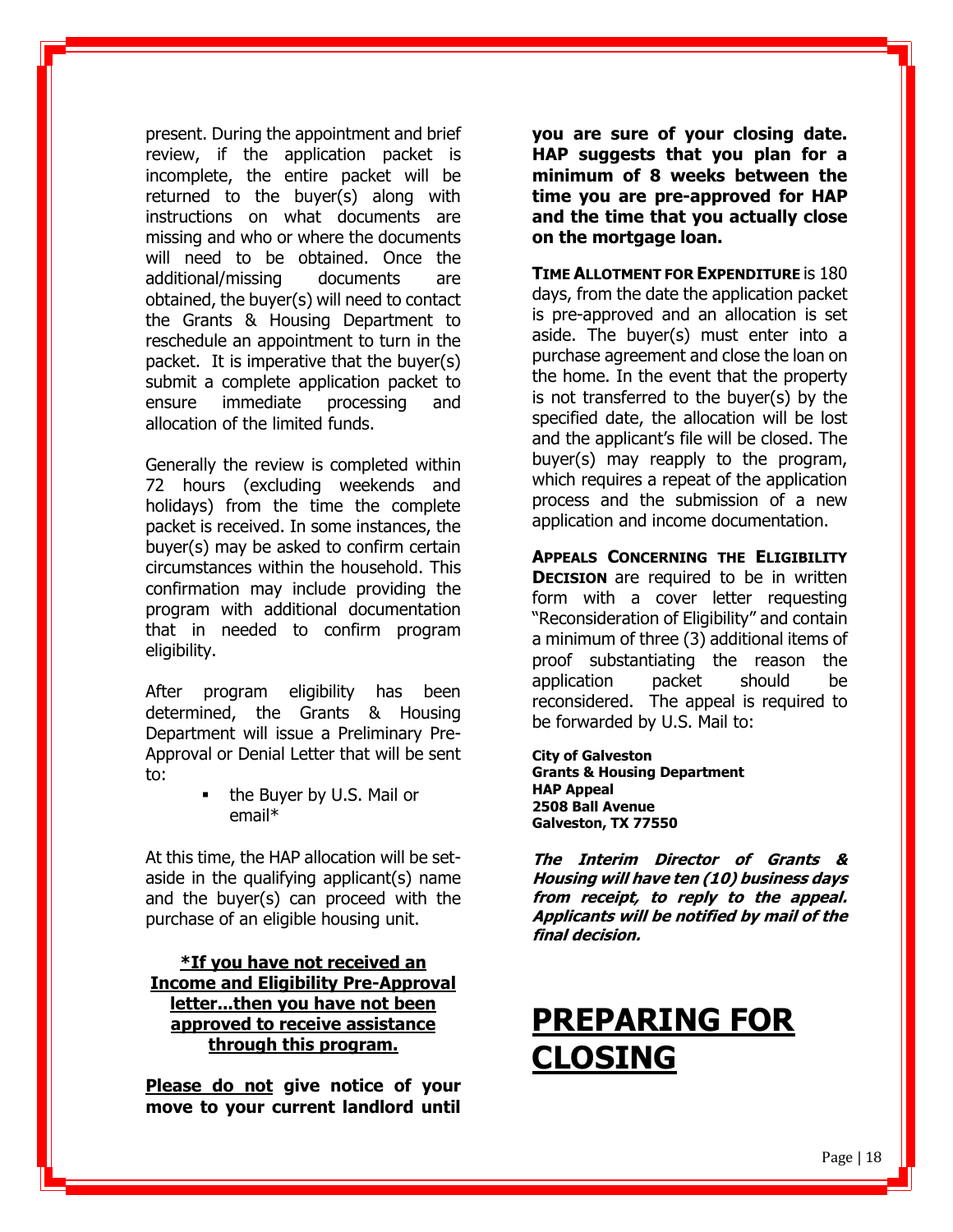Upon review and pre-approval of all of the necessary documents, the Grants & Housing Department will issue a Final Funding Approval Letter to the Lender, the Agent and the Buyer.

At this time, the HAP DEED OF TRUST and PROMISSORY NOTE will be prepared and the assistance funds will be requested from the City of Galveston Finance Department.

The Grants & Housing Department Staff will attend the closing. The program assistance funds (check) will be presented to the closing agent. The Buyer(s) will sign the program Deed of Trust and Promissory note and all other documents required for the mortgage loan and for the legal transfer of the property to the buyer(s) name(s).

After all of the documents are signed they will be filed with Galveston County clerk who will officially record and file them in the county records. The buyer(s) will receive a copy of these documents in about 4-8 weeks.

### **Let's Review...**

- **1. Always start with a Mortgage Lender who will determine how much "buying power" you have and how much money you can borrow to purchase your home with.**
- **2. Always work with a licensed real estate agent, one who is knowledgeable of the requirements of the HAP Program.**
- **3. Schedule the appointment to turn in your application packet, and ensure that you have all of the required documents ready and in**

**"package" form when submitting for HAP assistance.**

**What to do next... Once you have received the "eligibility and allocation" letter from HAP, you are ready to continue in the buying process.**

- **4. Prepare to make an offer on purchasing the home you want to buy.**
- **5. Insure that the home is safe, structurally sound, and a healthy environment for you and your family.**
- **6. Wait…until all of the HAP required repairs (if applicable) have been completed. Once the repairs are complete, call the Grants & Housing Department to have a re-inspection performed confirming that all repairs have been completed as required.**
- **7. In preparation for closing, you will need to allow for plenty of time so that you can read through ALL of the documents you will be signing.**

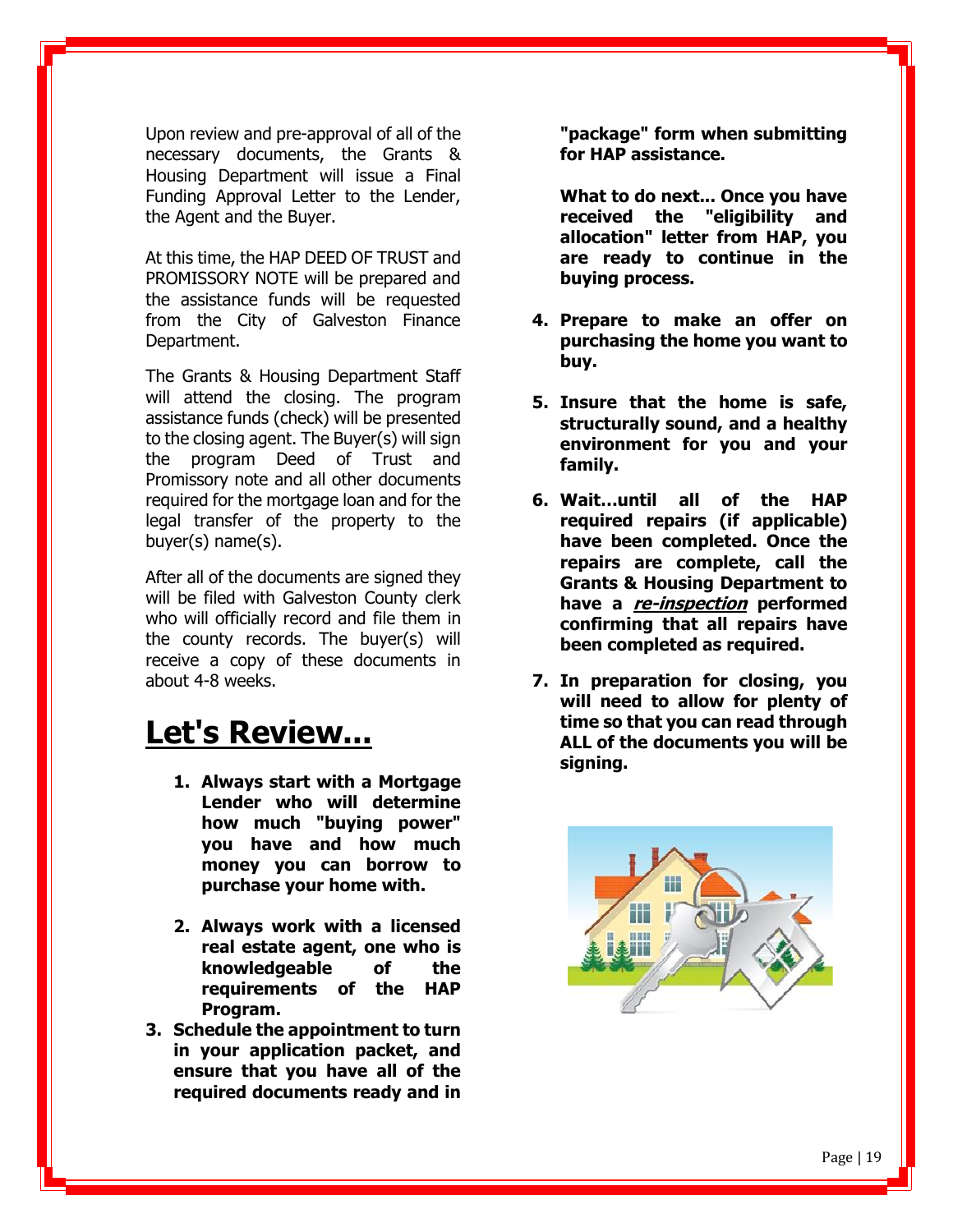## **Definition of Gross Annual Income and Net Family Assets as used to Determine Program Eligibility**

#### 24 CFR 5.609

Annual Income means all amounts, monetary or not, which:

 $(a)(1)$  Go to, or on behalf of, the family head or spouse (even if temporarily absent) or to any other family member; or

(2) Are anticipated to be received from a source outside the family during the 12 month period following admission or annual reexamination effective date; and

(3) Which are not specifically excluded in paragraph (c) of this section.

(4) Annual income also means amounts derived (during the 12-month period) from assets to which any member of the family has access.

(b) Annual income includes, but is not limited to:

(1) The full amount, before any payroll deductions, of wages and salaries, overtime pay, commissions, fees, tips and bonuses, and other compensation for personal services;

(2) The net income from the operation of a business or profession. Expenditures for business expansion or amortization of capital indebtedness shall not be used as deductions in determining net income. An

allowance for depreciation of assets used in a business or profession may be deducted, based on straight-line depreciation, as provided in Internal Revenue Service regulations. Any withdrawal of cash or assets from the operation of a business or profession will be included in income, except to the extent the withdrawal is reimbursement of cash or assets invested in the operation by the family.

(3) Interest, dividends, and other net income of any kind from real or personal property. Expenditures for amortization of capital indebtedness shall not be used as deductions in determining net income. An allowance for depreciation is permitted only as authorized in paragraph (b)(2) of this section. Any withdrawal of cash or assets from an investment will be included in income, except to the extent the withdrawal is reimbursement of cash or assets invested by the family. Where the family has net family assets in excess of \$5,000, annual income shall include the greater of the actual income derived from all net family assets or a percentage of the value of such assets based on the current passbook savings rate, as determined by HUD.

(4) The full amount of periodic amounts received from Social Security, annuities, insurance policies, retirement funds, pensions, disability or death benefits, and other similar types of periodic receipts, including a lump-sum amount or prospective monthly amounts for the delayed start of a periodic amount (except as provided in paragraph (c)(14) of this section);

(5) Payments in lieu of earnings, such as unemployment and disability compensation, worker's compensation and severance pay (except as provided in paragraph (c)(3) of this section);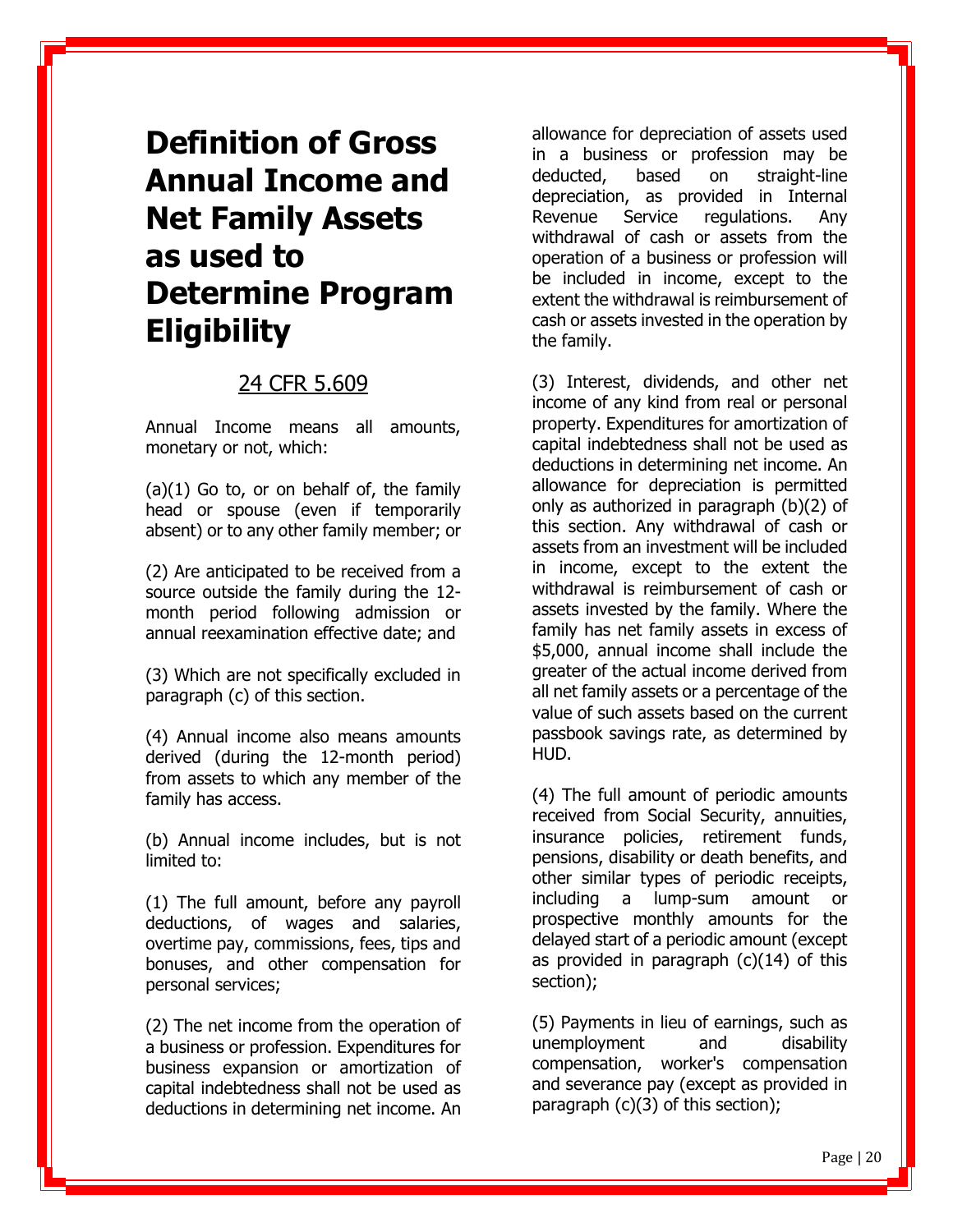(6) Welfare assistance. If the welfare assistance payment includes an amount specifically designated for shelter and utilities that is subject to adjustment by the welfare assistance agency in accordance with the actual cost of shelter and utilities, the amount of welfare assistance income to be included as income shall consist of:

(i) The amount of the allowance or grant exclusive of the amount specifically designated for shelter or utilities; plus

(ii) The maximum amount that the welfare assistance agency could in fact allow the family for shelter and utilities. If the family's welfare assistance is ratably reduced from the standard of need by applying a percentage, the amount calculated under this paragraph  $(b)(6)(ii)$  shall be the amount resulting from one application of the percentage;

(7) Periodic and determinable allowances, such as alimony and child support payments, and regular contributions or gifts received from organizations or from persons not residing in the dwelling;

(8) All regular pay, special pay and allowances of a member of the Armed Forces (except as provided in paragraph  $(c)(7)$  of this section).

#### **(c) Annual income does not include the following:**

(1) Income from employment of children (including foster children) under the age of 18 years;

(2) Payments received for the care of foster children or foster adults (usually persons with disabilities, unrelated to the tenant family, who are unable to live alone);

(3) Lump-sum additions to family assets, such as inheritances, insurance payments (including payments under health and accident insurance and worker's compensation), capital gains and settlement for personal or property losses (except as provided in paragraph (b)(5) of this section);

(4) Amounts received by the family that are specifically for, or in reimbursement of, the cost of medical expenses for any family member;

(5) Income of a live-in aide, as defined in 24 CFR Sec. 5.403;

(6) The full amount of student financial assistance paid directly to the student or to the educational institution;

(7) The special pay to a family member serving in the Armed Forces who is exposed to hostile fire;

(8)(i) Amounts received under training programs funded by HUD;

(ii) Amounts received by a person with a disability that are disregarded for a limited time for purposes of Supplemental Security Income eligibility and benefits because they are set aside for use under a Plan to Attain Self-Sufficiency (PASS);

(iii) Amounts received by a participant in other publicly assisted programs which are specifically for or in reimbursement of out-of-pocket expenses incurred (special equipment, clothing, transportation, child care, etc.) and which are made solely to allow participation in a specific program;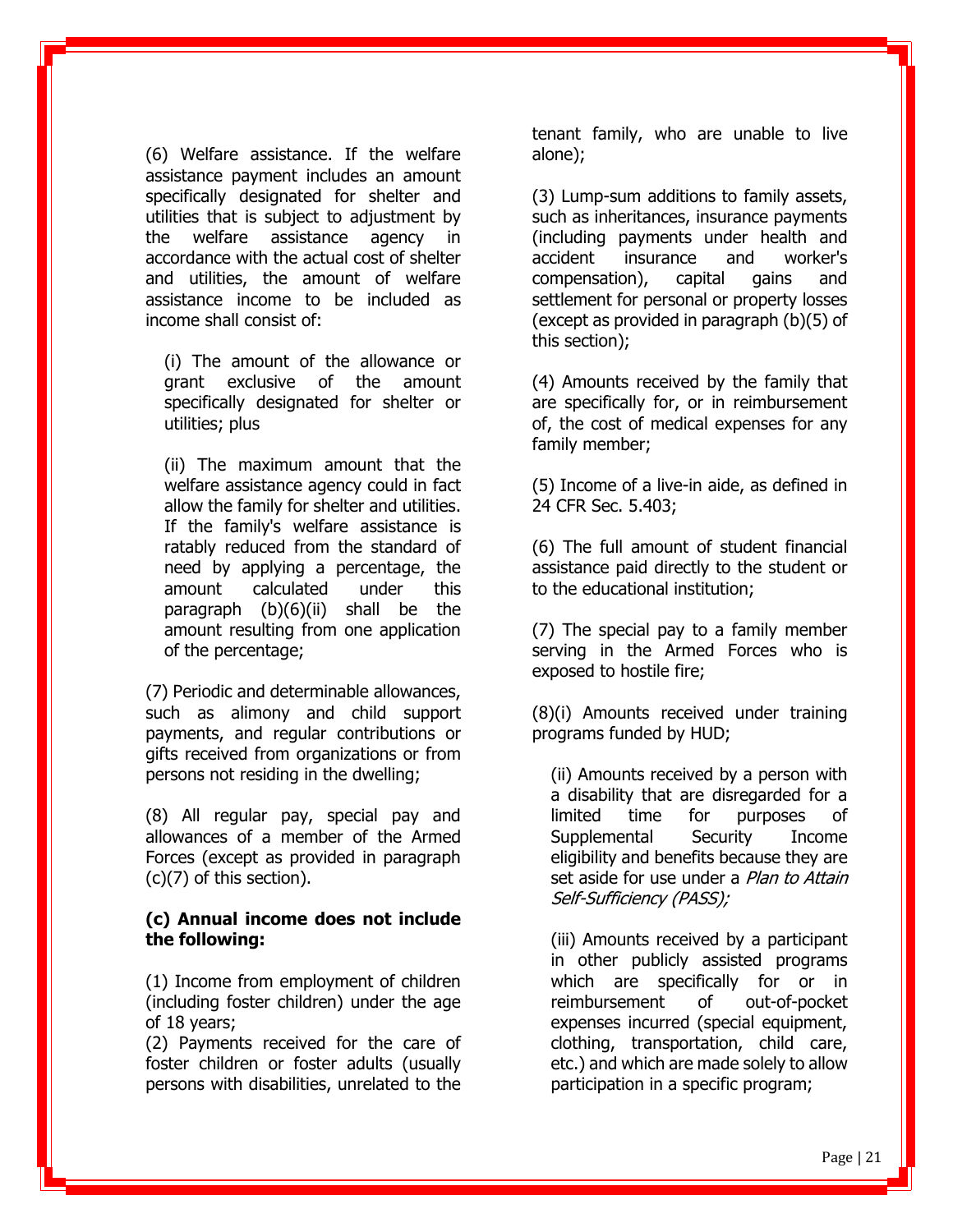(iv) Amounts received under a resident service stipend. A resident service stipend is a modest amount (not to exceed \$200 per month) received by a resident for performing a service for the PHA or owner, on a part-time basis, that enhances the quality of life in the development. Such services may include, but are not limited to, fire patrol, hall monitoring, lawn maintenance, and resident initiatives coordination. No resident may receive more than one such stipend during the same period of time;

(v) Incremental earnings and benefits resulting to any family member from participation in qualifying State or local employment training programs (including training programs not affiliated with a local government) and training of a family member as resident management staff. Amounts excluded by this provision must be received under employment training programs with clearly defined goals and objectives, and are excluded only for the period during which the family member participates in the employment-training program;

(9) Temporary, nonrecurring or sporadic income (including gifts);

(10) Reparation payments paid by a foreign government pursuant to claims filed under the laws of that government by persons who were persecuted during the Nazi era;

(11) Earnings in excess of \$480 for each full-time student 18 years old or older (excluding the head of household and spouse);

(12) Adoption assistance payments in excess of \$480 per adopted child

#### **Annual Income from Family Assets**

#### **Inclusions:**

- **1.** Cash held in savings accounts, checking accounts, safe deposit boxes, homes, etc. For savings accounts, use the current balance. For checking accounts, use the average 6-month balance.
- **2.** Cash value of revocable trusts available to the applicant(s).
- **3.** Equity in rental property or other capital investments. Equity is the estimated current market value of the asset less the unpaid balance on all loans secured by the asset and all reasonable costs (e.g., broker fees) that would be incurred in selling the asset. Under HOME, equity in the family's primary residence is not considered in the calculation of assets for owner-occupied rehabilitation projects.
- **4.** Cash value of stocks, bonds, Treasury bills, certificates of deposit and money market accounts.
- **5.** Individual retirement and Keogh accounts (even though withdrawal would result in a penalty).
- **6.** Retirement and pension funds.
- **7.** Cash value of life insurance policies available to the individual before death (e.g., surrender value of a whole life or universal life policy).